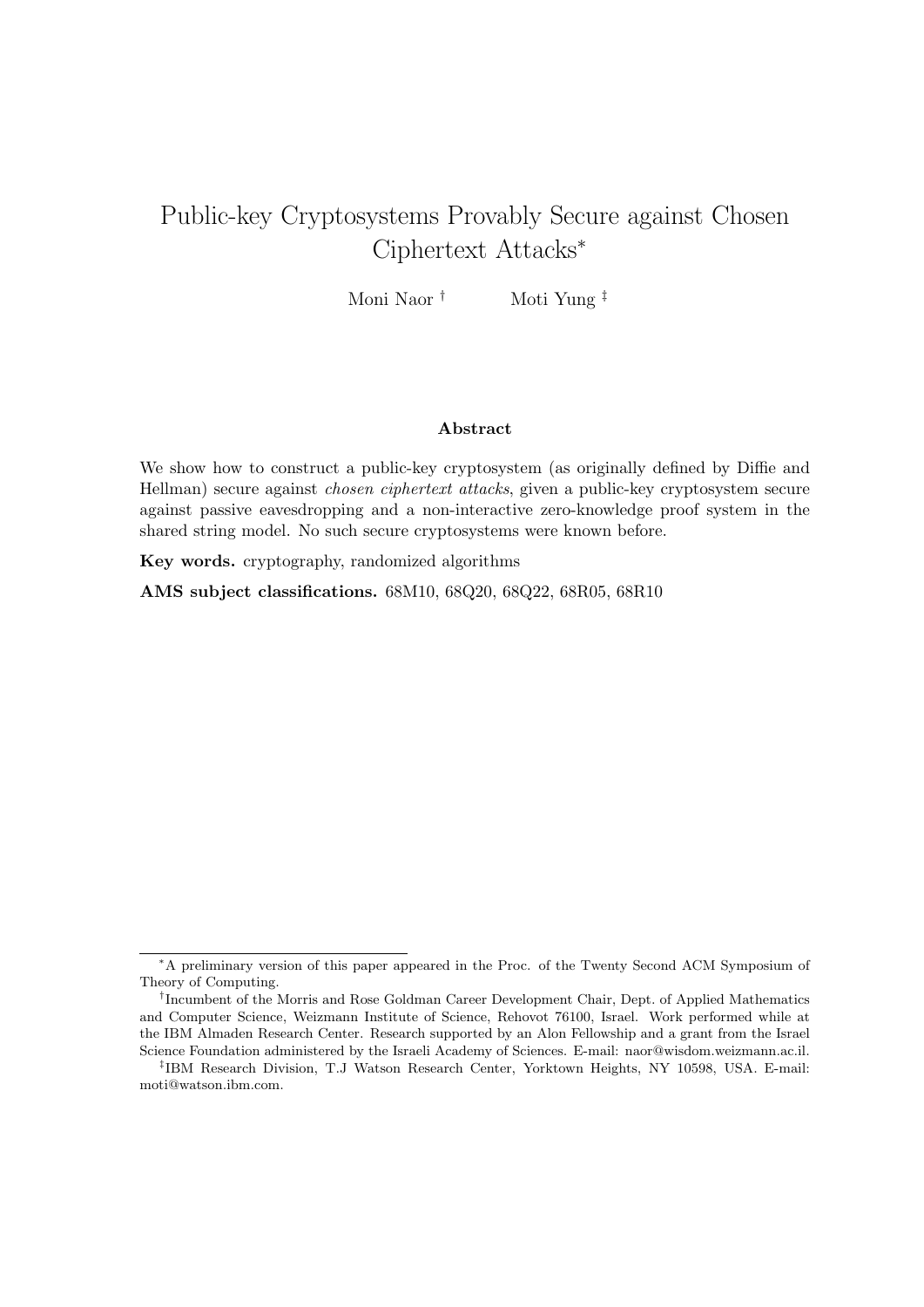Public-key Cryptosystems Provably Secure against Chosen Ciphertext Attacks A preliminary version of this paper appeared in the Proc. of the Twenty Second ACM Symposium of Theory of Computing. Moni NaorAuthor's current address: Dept. of Applied Math and Computer Science, Weizmann Institute, Rehovot 76100, Israel IBM Research Division Almaden Research Center 650 Harry Road San-Jose CA 95120 Moti Yung IBM Research Division T.J. Watson Research Center Yorktown Heights, NY 10598

# **1 Introduction**

Given a cryptosystem, an important (and traditional) cryptographic task is to classify the attacks which the system can withstand. The power of an attacking adversary is usually given by the information it is allowed to know about/ extract from the system. Chosenciphertext attack is considered to be the strongest attack on a cryptosystem. In this attack the adversary is first allowed to probe the decoding mechanism polynomially many times choosing ciphertexts of his choice getting the corresponding plaintext (messages), then without the decoding help the attacker has to break the system. (Breaking can be defined in various ways, we use the weakest existential breaking, that is getting any partial extra information about the plaintext when given the ciphertext).

A public-key cryptosystem as defined by Diffie and Hellman [8] consists of two stages. In the initiation stage, each receiver Bob publishes a public encryption key *e<sup>B</sup>* (say, in some public file), while keeping secret the private decryption key *dB*. In the second stage, the system is used for secure message transmissions: whoever wants to send a plaintext message *M* secretly to Bob, picks Bob's key *e<sup>B</sup>* from the public file, encrypts the plaintext and sends him the resulting ciphertext  $E_{e_B}(M)$ . Only Bob can decrypt the message by applying the decryption key  $D_{d_B}(E_{e_B}(M)) = M$ .

Implementations of the notion were suggested by Rivest, Shamir and Adleman [32] and Merkle and Hellman [26]. The exact nature of security of these implementations was not given in a precise form, since an exact definition of security was not known at the time. Rabin [30], nevertheless, has given a scheme where an eavesdropper's ability to extract the complete message when given a ciphertext is computationally equivalent to factoring; this was the first system in which security problem was reduced to some complexity assumption (i.e., the intractability of Factoring). This presented a methodology of *reducing the security property to a well-defined complexity assumption* which, in the absence of lower bound proofs, has become the major one in cryptography.

Later, Goldwasser and Micali [19] developed the idea of *probabilistic encryption*, in which the capability to extract any partial information on the plaintext from the ciphertext, is reduced to an underlying hard problem (hard predicate). Their system which was based on the quadratic residuosity intractability assumption was the first one with this property.

The probabilistic encryption scheme of [19] and the ones that followed them were shown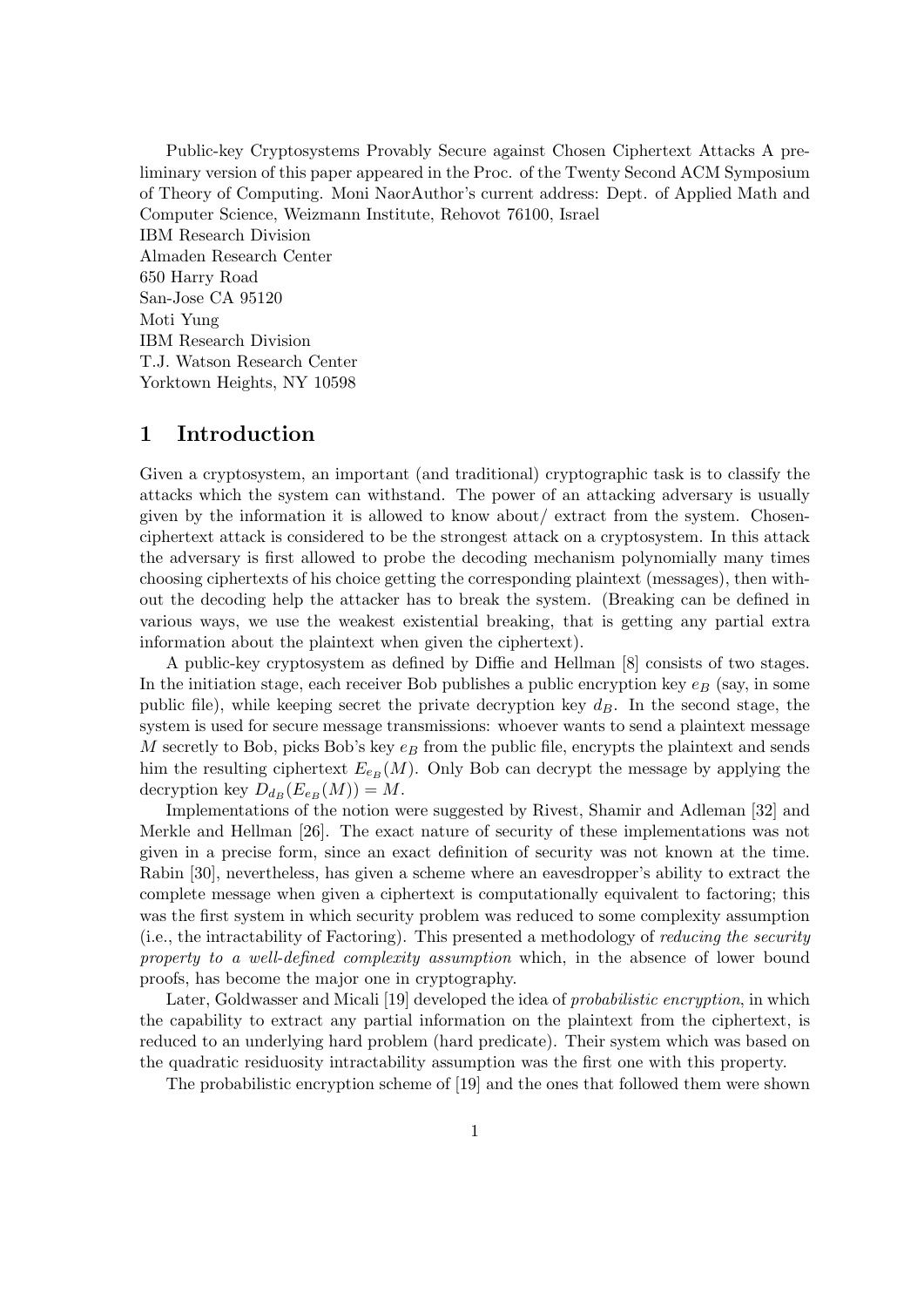to withstand a *chosen-plaintext* attack, where the attacker is allowed first to use the encryption mechanism. (In a public-key cryptosystem the adversary definitely has this power.) However, it was not known whether any public key implementation is secure against chosenciphertext attack, where the attacker is allowed first to use the decryption mechanism as well. (A precise definition for these classical attacks is given in the next section.) Furthermore, schemes for cryptosystems which are provably secure as factoring against a chosen plaintext attack such as the Blum-Goldwasser efficient scheme for probabilistic encryption [6] are provably *insecure* against a chosen-ciphertext attack. (The same basis for its security [1] is the basis for its vulnerability to chosen ciphertext attacks.)

Previously, in order to construct message transmission systems secure against chosen ciphertext attacks, the public-key model was relaxed, and some interaction was assumed between the users prior to the actual transmission of the message. (see remark 1 in section 2.4).

We remark that chosen-ciphertext attack is also known in the folklore as the "midnight"attack or the "lunch-break"-attack, both names describing the real-life scenario of an insider/outsider who (in the absence of others) employs the decryption mechanism, in the hope that this will help him in the cryptanalysis of future communication.

We present a method for constructing public-key cryptosystems which are secure against chosen ciphertext attacks (CCS-PKC). We use (single-theorem) non-interactive zero-knowledge proof systems for *language membership* which were introduced by Blum, Feldman and Micali [4]. In such a system for a language L the prover  $P$  and the verifier  $V$  share a random string. *P* can prove to *V* that  $x \in L$  by sending a message (which is a function of *x* and the shared string). Improved implementations of non interactive proof systems were done by De Santis, Micali and Persiano [7] and a better version is to be given in [5]. [4] have pointed out the potential of applying non-interactive proof systems to achieve chosen ciphertext security; this was the motivation for our investigation.

The way [4] suggested to cope with chosen ciphertext attacks was by using the notion of "non-interactive zero-knowledge proof of knowledge". However, they did not elaborate on how this notion might be implemented. Silvio Micali [27] has interpreted the claim to mean that when a user subscribes to the system he proves *interactively* possession of knowledge of a sender key, and this proof is used later on to prove non-interactively possession of knowledge of the plaintext. Thus the scheme does not fall into the category of a Diffie-Hellman PKC. To use the terminology of Micali, Rackoff and Sloan [28], this is at least a "three pass" scheme, whereas the scheme we present is "one and a half pass".

In our scheme, non-interactive zero-knowledge proofs of language membership are used in order to show the consistency of the ciphertext, but not to show that the generator of the ciphertext necessarily "knows its decryption".

The model, definitions and background are presented in section 2; the scheme and its components in section 3 and the proof of security of the scheme in section 4.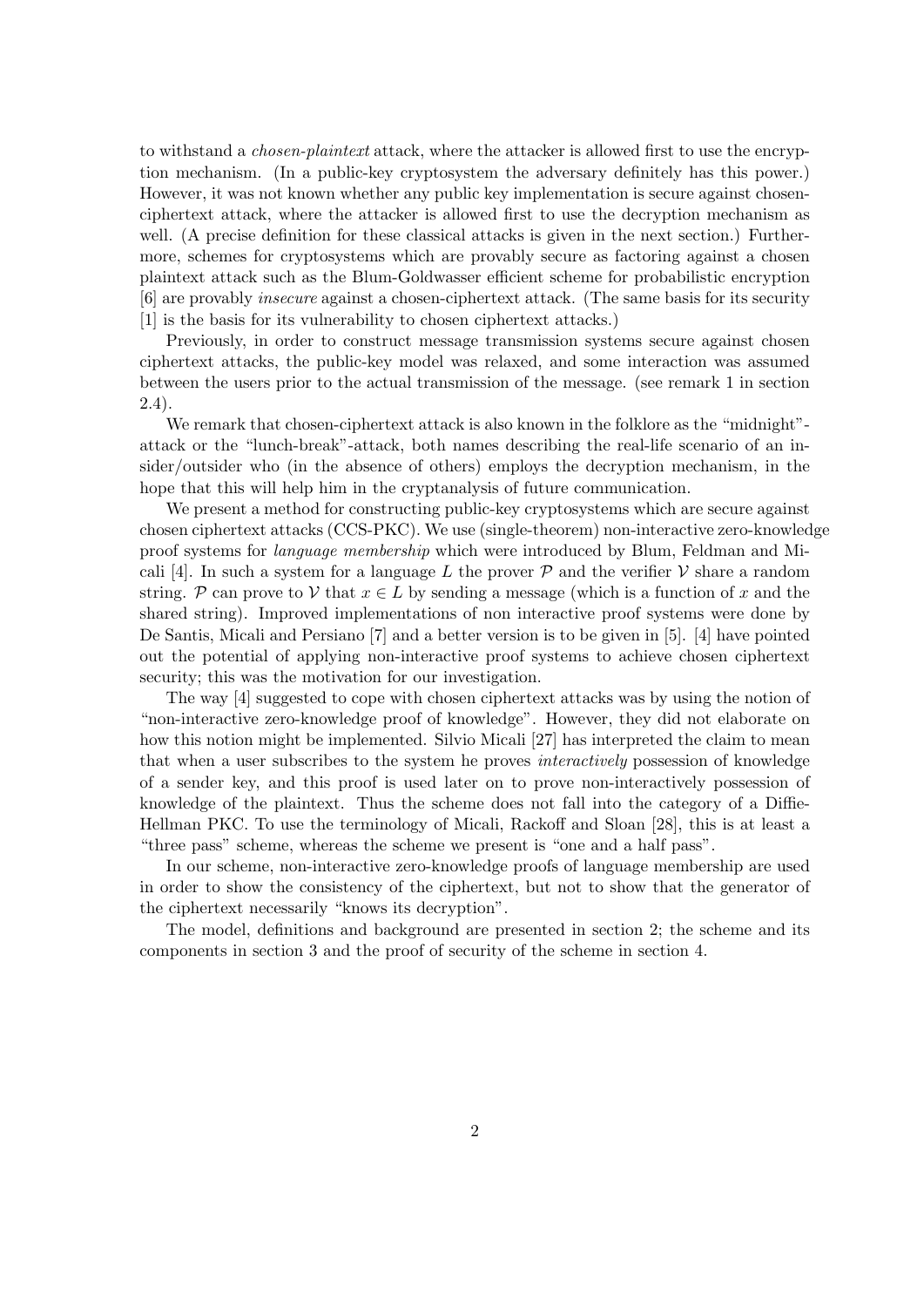# **2 Background, model and definitions**

### **2.1 Basic definitions**

The notion of computationally indistinguishable distributions which originated in [19, 35] plays an important role in defining security in many cryptosystems, in particular in the context of encryptions and zero-knowledge [20, 18]. For a distribution  $Q$ , let  $x \in_R Q$ denote that  $x$  is generated by distribution  $Q$ . An ensemble of probability distributions  $Q(x)$  is polynomial time sampleable if there is a probabilistic polynomial (in *|x*<sup>*|*</sup>) time machine that on input *x* its output is distributed according to  $Q(x)$ .

**Definition 2.1** *Two ensembles of probability distributions*  $A(x)$  *and*  $B(x)$  *are polynomialtime indistinguishable if for any probabilistic polynomial time machine C, called the distinguisher, that acts as follows: first*  $x \in_R C(n)$  *is generated and then C is given the output generated by either*  $A(x)$  *or*  $B(x)$ *,* 

$$
|Prob[\mathcal{C}(x, y) = 1 | y \in_R \mathcal{A}(x)] -
$$

$$
Prob[\mathcal{C}(x, y) = 1 | y \in_R \mathcal{B}(x)]| < \frac{1}{p(n)}
$$

*for all polynomials p, for all sufficiently large n. If there exists a distinguisher C and an*  $\epsilon(n)$  *such that infinitely often* 

$$
|Prob[\mathcal{C}(x, y) = 1 | y \in_R \mathcal{A}(x)] - Prob[\mathcal{C}(x, y) = 1 | y \in_R \mathcal{B}(x)]| > \epsilon(n)
$$

*we say that*  $\mathcal C$  *distinguishes with probability*  $\epsilon$ 

By negligible probability we mean a probability which for any polynomial *p* is smaller than  $\frac{1}{p(n)}$ , for all but finitely many security parameters *n*, while an overwhelming probability is a probability which is at least  $1 - \frac{1}{n(r)}$  $\frac{1}{p(n)}$  for infinitely many *n*'s. Thus, two ensembles of probability distribution are indistinguishable if no polynomial time machine can distinguish between them, but with negligible probability.

# **2.2 Public Key Cryptosystems**

**Definition 2.2** *A* public-key cryptosystem *consists of*

- *1. A key generator G that on input n, the security parameter outputs a pair* (*e, d*) *where e is the public-key written in a public file and d is the private key.*
- *2. An encryption mechanism that given a message m and the public key e produces a ciphertext c.*
- *3. A decryption mechanism that on input e the public key and d the private key and a ciphertext c produces a plaintext message m.*

*The components obey the following:*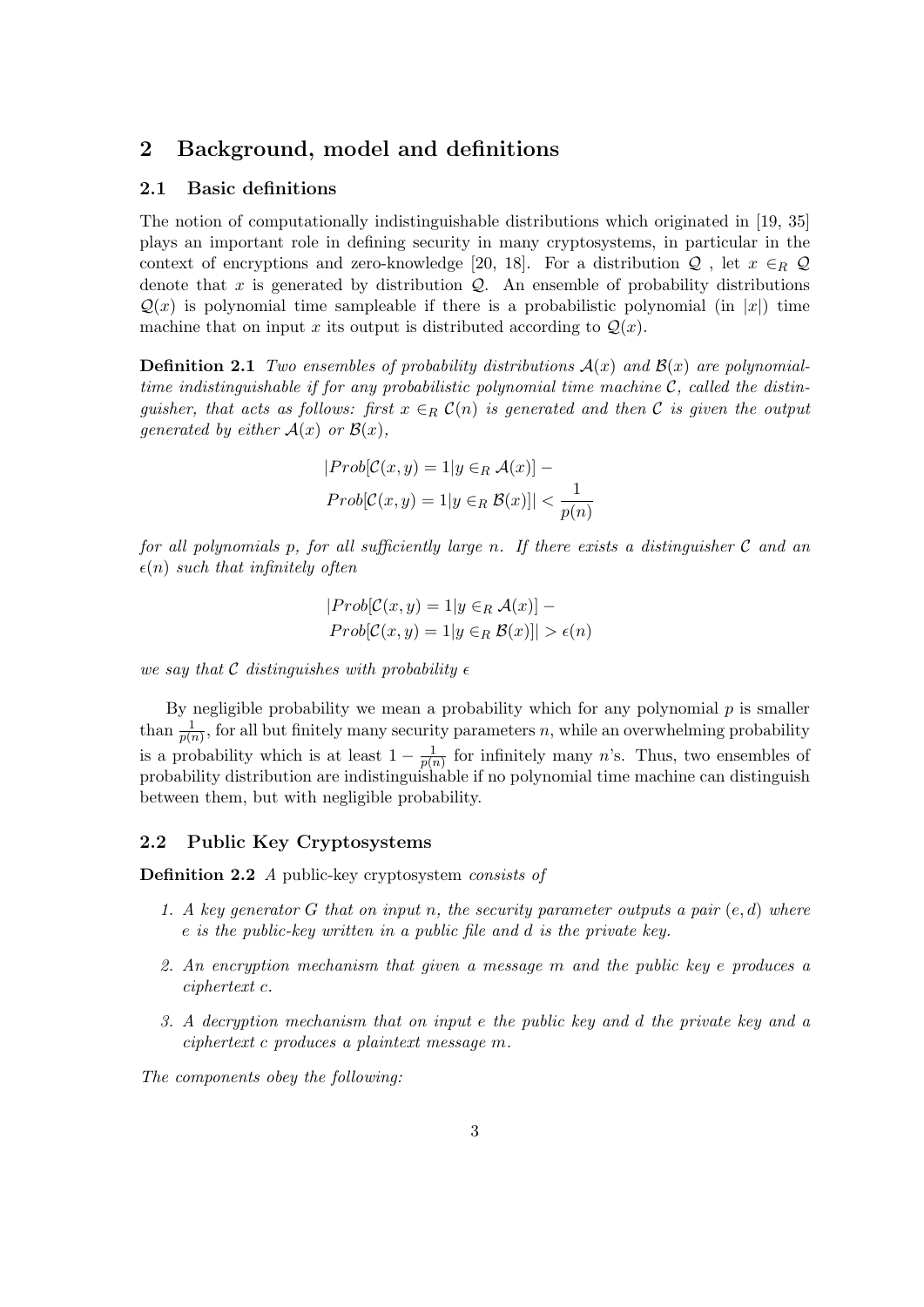- *1. If the decryption mechanism is given e, d, c where c was produced by the encryption mechanism on input e and m and e, d were produced by the generator, then it outputs the message m.*
- *2. The generator, encryption mechanism and decryption mechanism can be operated by probabilistic machines that operate in expected polynomial in n time.*

Note that for a given key *e* and message *m* the encryption mechanism can assign one of several possibilities as a ciphertext for *m*.

We assume that the total number of messages sent by the cryptosystem (and their total length) is polynomial in the security parameter *n*.

### **2.3 Cryptographic attacks and security**

In order to define the security level of a cryptosystem we have to specify the type of attack we are assuming (the power of the adversary) and the type of breaking which we wish to prevent (what tasks should the adversary be able to perform as the result of the attack). Given these specifications, we have to show that breaking the cryptosystem with the specified attack is as hard as performing a certain (presumed hard) computational task (such as distinguishing quadratic residues and non residues modulo a Blum integer).

The types of attacks considered in the literature are presented in an increasing order of severity:

- 1. ciphertext-only attack in which the adversary sees only ciphertexts.
- 2. known-plaintext attack in which the adversary knows the plaintexts (messages) and the corresponding ciphertexts transmitted.
- 3. chosen-plaintext (CP) attack where the adversary gets to pick (adaptively) plaintexts of his choice and by exploiting the encryption mechanism he sees their encryption value.
- 4. chosen-ciphertext (CC) attack where in addition to access to the encryption mechanism the adversary can pick (adaptively) ciphertexts of his choice and by using the decryption mechanism (as a black box) he gets the corresponding plaintexts.

In a public-key setting, a chosen plaintext attack is the weakest one which is relevant: since the encryption key is public, the adversary can definitely encrypt any plaintext of his choice.

To specify the type of breaking which we are interested in preventing, it is necessary to define the tasks that the adversary is expected be able to perform following the attack. For instance, we can consider an attack to be successful if the adversary is able to fully decrypt any ciphertext. Clearly, this requirement is too strong ( that is, it does not provide enough security), since we are interested in preventing the adversary from learning partial information about the plaintext. We should note however, that even under this requirement no previous scheme was shown to be provably secure against chosen ciphertext attacks.

The notion of *semantic security*, as defined by Goldwasser and Micali, captures the requirement that it should be impossible to extract partial information on the plaintext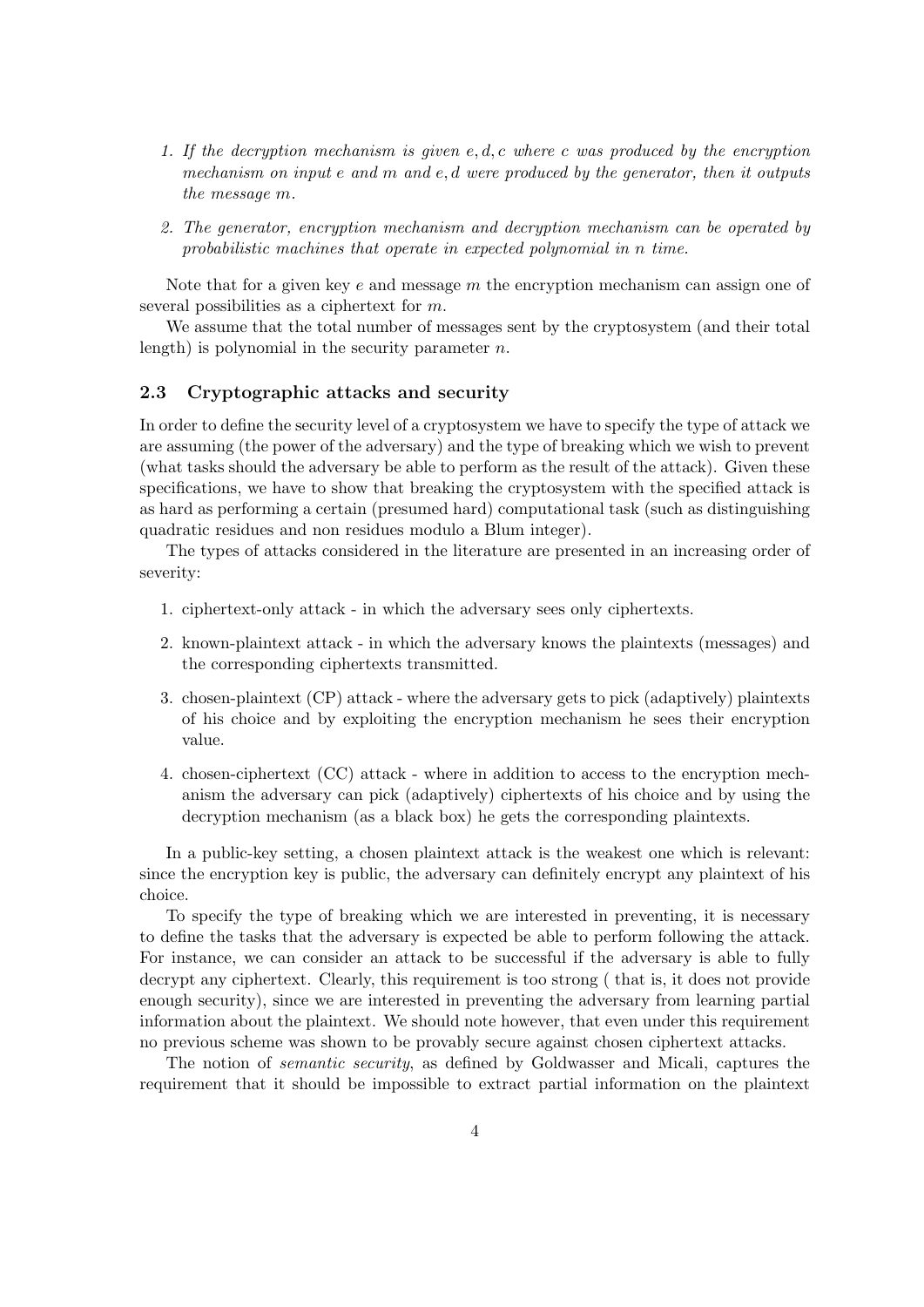from the ciphertext. Informally, semantic security means that any function of the plaintext that is computable with the ciphertext should be computable without it.

Though semantic security expresses the desired security properties of cryptosystems a notion that is easier to prove is *indistinguishability of encryptions* (a.k.a. polynomial security). These two notions were shown to be equivalent by Goldwasser and Micali [19] (indistinguishability *⇒* semantic), Micali, Rackoff and Sloan [28] (semantic *⇒* indistinguishability) and Goldreich [14] (the uniform case).

Under the notion of indistinguishability of encryptions, the cryptosystem is considered to have been broken if the adversary can find two messages  $m_0$  and  $m_1$  in the message space such that it can distinguish between encryptions of  $m_0$  and  $m_1$ . This requirement implies that in the public-key setting the encryption must be probabilistic, i.e.  $E(m_1)$ and  $E(m_2)$  are probability distributions that are indistinguishable to those who do not know the decryption key. From now on we identify the notion of security with that of indistinguishability of encryptions.

We now, following [13], define precisely what we mean by a chosen ciphertext attack: an attack consists of three probabilistic polynomial time machines *A, F, T* . Each machine corresponds to a different stage of the attack.

A *(participating) CC-attacker* is a probabilistic machine *A* whose input is a security parameter *n* (in unary), and a public key *e* drawn from  $I_n$ . A is allowed to query the decryption machine ( which knows the key *d* corresponding to *e*) with any ciphertext polynomially many times. Each time it gets as a result a plaintext corresponding to the input ciphertext. *A*'s computation is allowed to be a function of the input, the queries and answers and of its random bits. *A* produces some output, which w.l.o.g. can be the entire history of its computation and its internal state (which are polynomial in *n*).

The second machine  $F$ , the *message-finder*, has as input the public key, the security parameter *n* and an auxiliary input (which may contain the entire history of  $\mathcal{A}$ 's computation plus its inner state). *F* produces as output two messages  $m_0, m_1$ .

The third machine *T*, the *message-distinguisher*, gets as its input the security parameter, the public key, the computation history of  $\mathcal F$  which includes the pair of messages  $m_0$ ,  $m_1$ , the inner state of  $\mathcal F$  and a challenge which is an encryption of one of the two messages  $m_0$ . *m*1. It outputs one bit which is its guess as to which of the two messages was encrypted.

A chosen plaintext attack is defined similarly, except that the participating stage *A* does not have access to the decryption mechanism, but has access to the encrypting mechanism. (This is trivially achieved in a public-key cryptosystem).

**Definition 2.3** *Consider the following experiment which we call an XX-attack. Run the* algorithm *G* on input  $1^n$  to produce a pair of keys  $(e, d)$  *(d is kept secret at the decoding machine). Then run a participating XX-attacker, with input e to produce a history h. Next, give the public key e* and *h* as input to *F* in order to obtain a pair of messages  $m_0, m_1 \in M_n$ *and the attack history h*; *choose one of these at random,*  $m_b$  *say, and give*  $(m_b, e)$  *to*  $E$  *to produce an encryption*  $\alpha$ ; finally, give  $(e, m_0, m_1, h, \alpha)$  as input to T to obtain the bit  $b'$ . The experiment is a success if  $b = b'$ ; otherwise it is a failure.

XX can stand for either CC or CP resulting in a CC-attack or CP-attack respectively.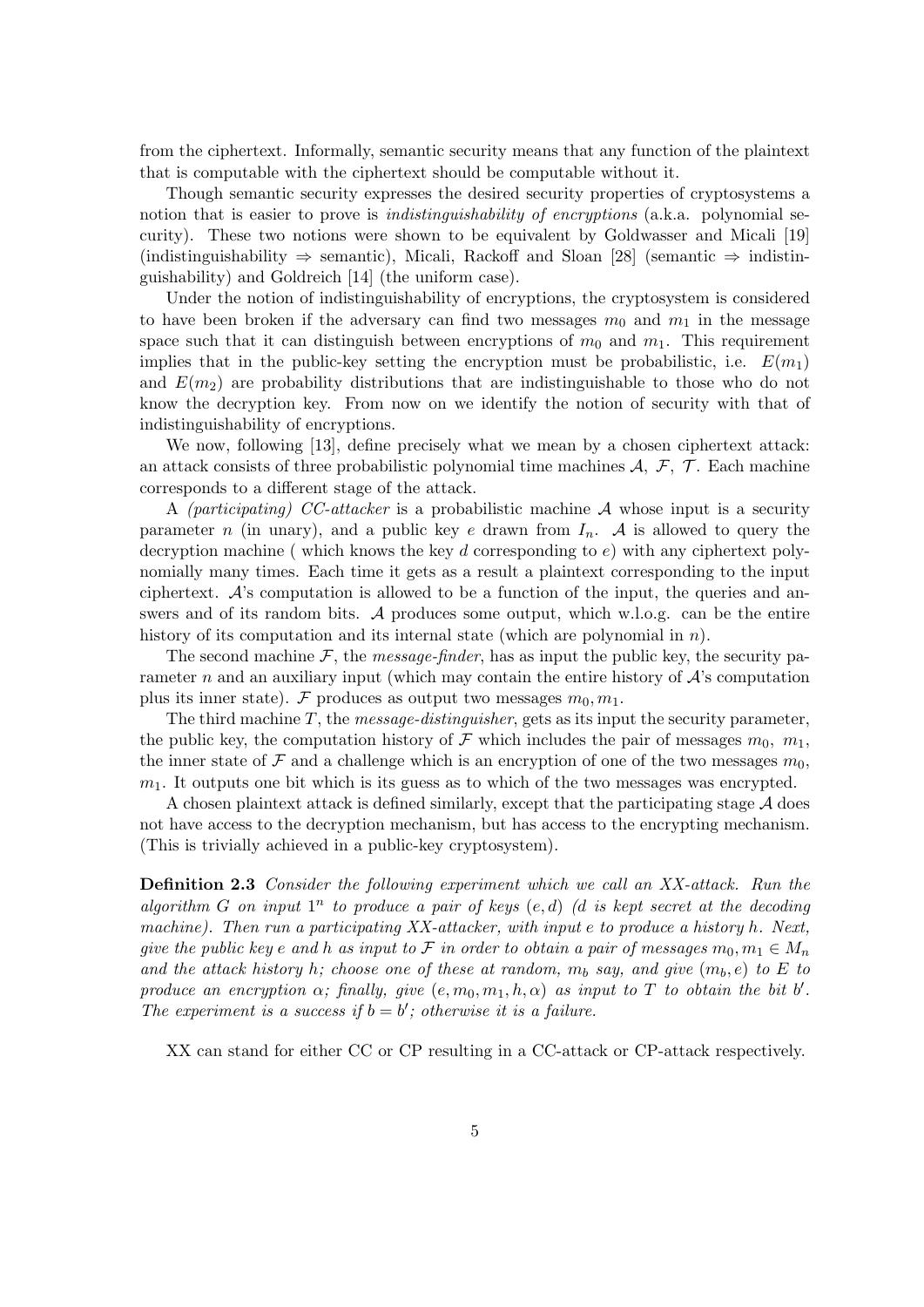**Definition 2.4** *We say that PKC* (*E, D*) *is* secure against XX-attack *if for any polynomial p, for any XX-attacker A, for any XX-message-finder F, for any message-distinguisher T , for all sufficiently large n:*

$$
|Prob[\text{success}] - Prob[\text{failure}]| < \frac{1}{p(n)}.
$$

We have defined the attack in terms of Turing machines. Alternatively, we could have chosen a non-uniform model such as circuits. The results of the paper remain the same in this case, i.e. a non-uniform assumption yields a non-uniform scheme.

#### **2.4 Background Remarks**

Before we continue we close the section by some background and essential clarifying remarks on related work.

**Remark 1:** Since CCS-PKC were not known, a totally different mode of operation was used to achieve CC secure message transmission: interactive protocols ( telephone conversations), rather than PKC (mail sending). In interactive protocols the parties exchange messages, and indeed the solutions suggested by Goldwasser, Micali and Tong [22], Yung [36] and Galil, Haber and Yung [13] were all inherently interactive. (This, of course, did not solve the open problem regarding PKC). The first two were given without the exact notion of security and used exchange of new cryptographic keys via interaction. The third one uses "interactive proof-systems of knowledge" as was formalized by Feige, Fiat and Shamir and Tompa and Woll [11, 34]. The sender proves that she knows the ciphertext and thus the CC-attack is reduced to chosen-plaintext one. As mentioned above, Micali [27] has clarified that the claims about chosen ciphertext secure cryptosystems made in section 5 of [4] refer to a system with initial interaction as well.

**Remark 2:** More is known about security of signatures than CCS-PKC: Goldwasser, Micali and Rivest [21] have defined a hierarchy of attacks similar to the one given here. They showed how to implement a signature scheme secure against the strongest attack on signature schemes (adaptive chosen message attack) with the weakest notion of breaking (existentially forgeable) under the assumption that factoring is hard (or that claw-free trapdoors exist). Later, Bellare and Micali [3] showed how to base signatures on any trapdoor permutation. Naor and Yung [29] then showed how to construct a trapdoorless signature, basing it on what they called universal one-way hash functions which they implemented using any 1-1 one-way function. Recently, Rompel [33] has shown how to construct universal one-way hash functions from any one-way function.

**Remark 3:** Bellare and Goldwasser [2] have shown how to get signatures from non interactive zero-knowledge proof systems combined with the pseudo-random functions of Goldreich, Goldwasser and Micali [15]. Their scheme required a stronger definition of non interactive zero knowledge proof system that is not known to be equivalent to the one used here. Nevertheless it can be implemented under QRA.

**Remark 4:** We use a cryptosystem design principle which can be called *secret hiding*: design the system such that it has two "secrets". In order to operate it, only one of the secrets needs to be known. However, to an outsider it should be indistinguishable which of the secrets is known. This principle was introduced by Feige and Shamir [10].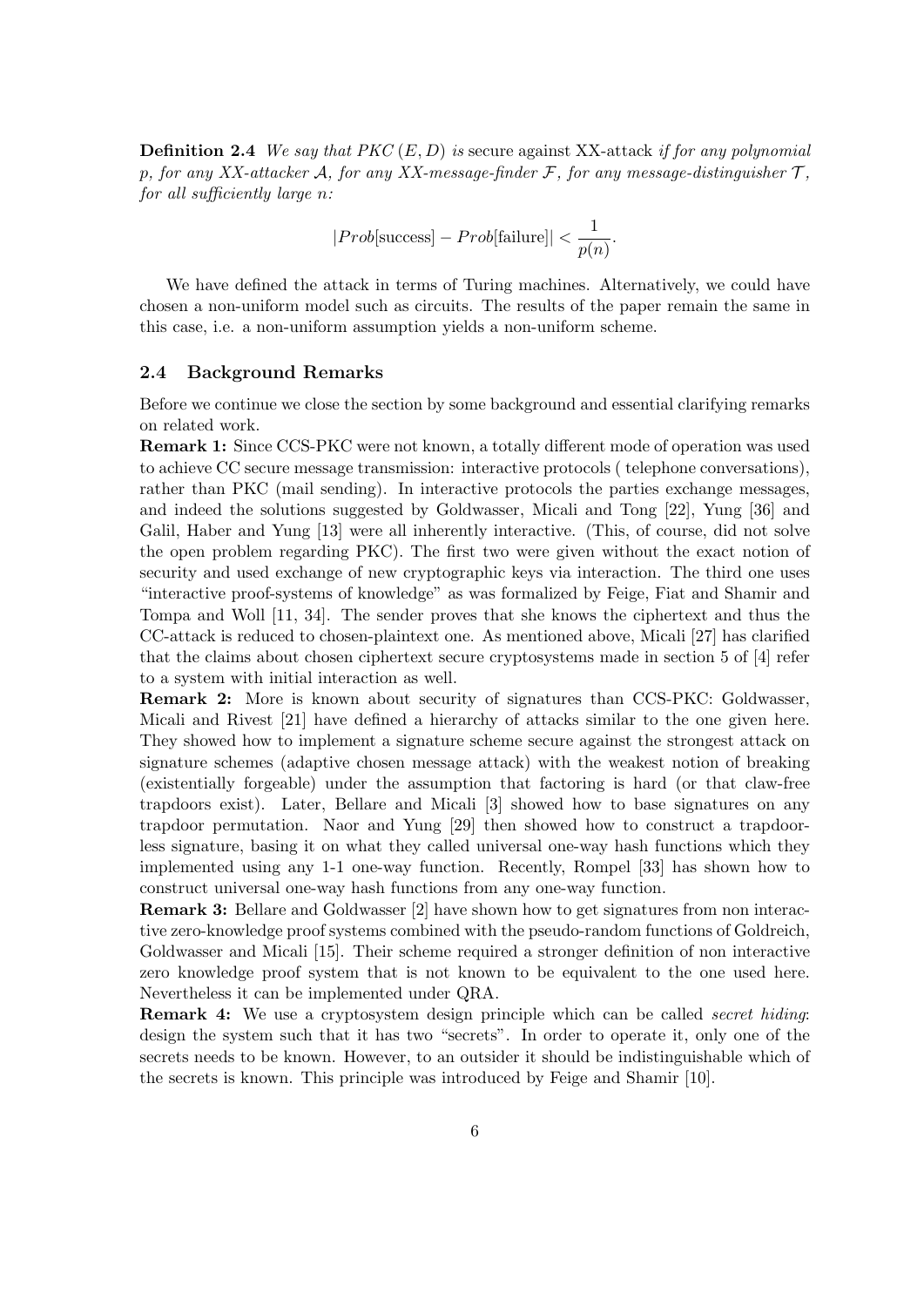# **3 The scheme**

In our scheme the public key of a user consists of three parts: two keys  $e_1$ ,  $e_2$  of an encryption function *E* and a random string *R* generated by some distribution. To send a message in this scheme, it should be encrypted according to each encryption key and a proof should be appended that the same message was encrypted in both keys. The proof would be in a non-interactive zero-knowledge proof system with a shared random string *R*. When decrypting a message, it is first verified in the non-interactive proof system that the two encryptions are consistent, and only then is the message decrypted.

In section 3.1 we define the basic tools needed for the scheme: a probabilistic encryption scheme secure against chosen plaintext attacks and (single theorem) non-interactive zeroknowledge proof systems in the shared string model. The non-interactive proof systems as defined by Blum, Feldman and Micali [4] are not strong enough for our purposes. Our scheme actually requires it to satisfy additional properties. In section 3.2 we show how to transform any non-interactive zero-knowledge proof system so as to satisfy these additional requirements. Finally in section 3.3 we present the scheme itself.

# **3.1 Basic tools**

### **Probabilistic encryption**

For our scheme we require the following assumption

**Assumption 1** *There is a triple* (*E, D, G*) *with the following properties*

- *• G, the* key-generator*, is a probabilistic machine that, given the security parameter n, halts in expected time polynomial in n and outputs a pair of strings* (*e, d*)*. (e a* public key *and d a* secret key*).*
- *E*, the encryption function, gets 3 inputs: *e* which is the first output of  $G$ ,  $b \in \{0, 1\}$ *and r* which is a random string of length  $p(n)$  where p is a polynomial.  $E_e(b,r)$  is *computable in polynomial time.*
- *• D, the decryption function, gets two inputs: c which is a ciphertext and a private key d which was produced by G. Dd*(*c*) *is computable in expected polynomial time*
- *if*  $G$  *outputs*  $(e, d)$ *, then*

$$
\forall b \in \{0, 1\}, \ \forall r \in \{0, 1\}^{p(n)} \ \ D_d(E_e(b, r)) = b
$$

*• Indistinguishability - for all polynomial time machines M*

$$
|Prob[M(e, E_e(0, r))] = 1] -
$$

$$
Prob[M(e, E_e(1, r))] = 1] < \frac{1}{poly(n)}
$$

*where the probability is taken over the coin flips of G, E and M.*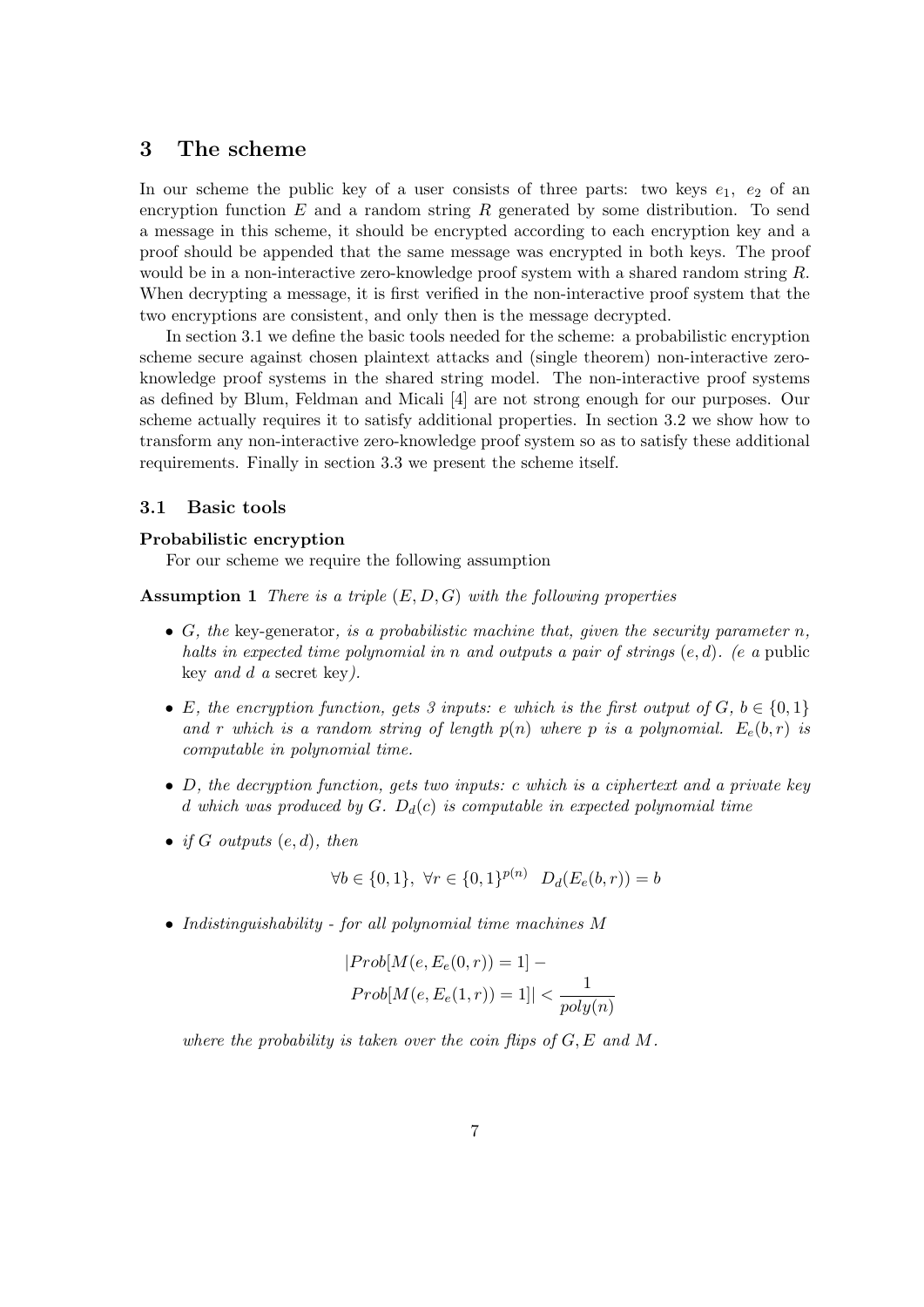For implementations of probabilistic encryption see [19, 1, 6, 35, 28]. From the hard core predicate results of Yao [35], Levin [25] and Goldreich and Levin [17] it follows that if there are public-key cryptosystems which are secure in any reasonable sense (i.e. if the plaintext is chosen at random, then it is hard to completely retrieve it given only its ciphertext), then schemes with the properties of assumption 1 exist. In particular, if trapdoor permutations exists, then such schemes exist.

#### **Non-interactive zero-knowledge proof systems**

We define non-interactive proofs as in [4]. A (single theorem) non-interactive proof system for a language  $L$  allows one party  $P$  to prove membership in  $L$  to another party *V* for any  $x \in L$ . *P* and *V* initially share a string *R* of length polynomial in the security parameter *n*. To prove membership of a string *x* in  $L_n = L \cap \{0, 1\}^n$ , *P* sends a message *p* as a proof of membership.  $V$  decides if to accept or to reject the proof.

The shared string *R* is generated according to some distribution  $\mathcal{U}(n)$  that can be generated by a probabilistic polynomial time machine. (In all the examples we know of it is the uniform distribution, though it is required for our scheme.)

Let *L* be in NP. For any  $x \in L$  there is a set of witnesses for its membership. Let  $WL(x) = \{z \mid z \text{ is a witness for } x\}$ . For the proof system to be of any use, P should be able to operate in polynomial time if it given a witness  $z \in WL(x)$ . In general z is not available to *V*.

Let  $\mathcal{P}(x, z, R)$  be the distribution of the proofs that P generates on input x, witness z and shared string *R*. Suppose that  $P$  sends  $V$  a proof p when the shared random string is *R*. Then the pair  $(R, p)$  is called the conversation. Any  $x \in L$  and  $z \in WL(x)$  induces a probability distribution  $\mathcal{CONV}(x, z)$  of conversations  $(R, p)$  where  $R \in \mathcal{U}$  is a shared string and  $p \in \mathcal{P}(x, z, R)$  is a proof.

For the system to be zero-knowledge, it should have a simulator *S*. *S* on input *x* generates a conversation  $(R, p)$ . Let  $\mathcal{S}(x)$  be the distribution of the conversation that *S* generates on input *x*, and let  $S_R(x)$  be the distribution of the *R* part of the conversation.

Let  $ACCEPT(R, x) = \{p | V \text{ accepts on input } R, x, p\},\$ and let  $REJECT(R, x) = {p|V \text{ rejects on input } R, x, p}.$ 

The following is the definition of non-interactive proof systems of [4] which is modified to incorporate the tractability of *P*. The uniformity conditions of the system are adopted from Goldreich [14].

**Definition 3.1** *A triple*  $(P, V, U)$  *where*  $P$  *is a probabilistic machine,*  $V$  *is a polynomial time machine and U is a polynomial time sampleable probability distribution is a* noninteractive zero-knowledge proof system *for the language*  $L \in NP$  *if:* 

- *1.* Completeness: (if  $x \in L$  *then*  $P$  generates a proof that  $V$  accepts). For all  $x \in L_n$ , for  $all \ z \in WL(x)$ , with overwhelming probability for  $R \in_R U(n)$  and  $p \in_R \mathcal{P}(x, z, R)$ , p *is in*  $ACCEPT(R, x)$ *. The probability is over the choices of the shared string*  $R$  and *the inner coin flips of P.*
- 2. Soundness: *(if*  $y \notin L$  *then no prover can generate a proof that*  $V$  *accepts). For all*  $y \notin L_n$  *with overwhelming probability over*  $R \in_R \mathcal{U}(n)$  *for all*  $p \in \{0,1\}^*$ , *p is in REJECT*(*R, y*)*. The probability is over the choices of the shared string R.*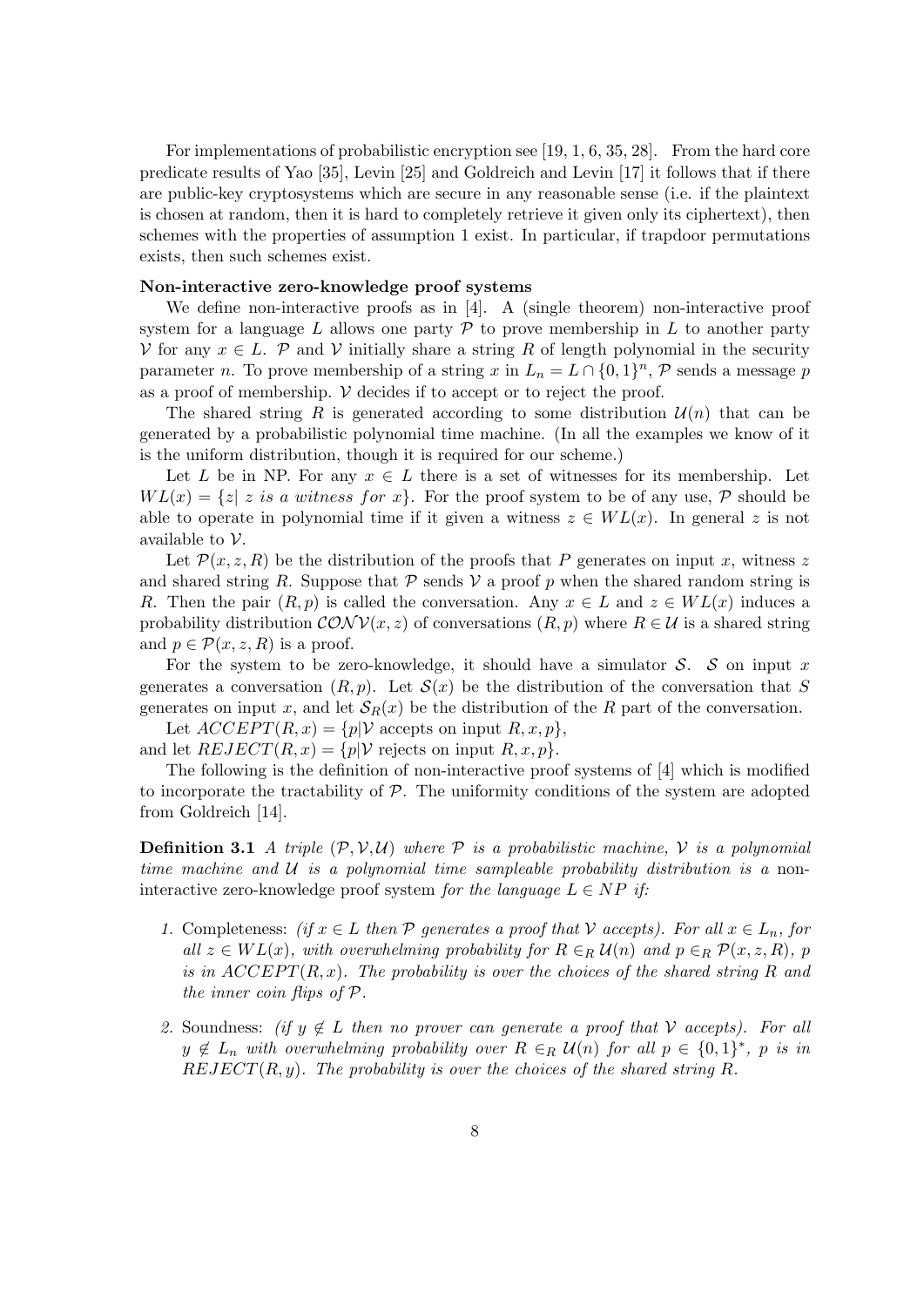*3.* Zero-knowledge: *(There is a probabilistic polynomial time machine S which is a simulator for the system). For all probabilistic polynomial time machines C, if C generates*  $x \in L$  *and*  $z \in WL(x)$  *then,* 

$$
|Prob[\mathcal{C}(w) = 1|w \in_R \mathcal{S}(x)] -
$$

$$
Prob[\mathcal{C}(w) = 1|w \in_R \mathcal{CONV}(x, z)]| < \frac{1}{p(n)}
$$

*for all polynomial p and sufficiently large n.*

**Assumption 2** For all  $L \in NP$  there is a non-interactive proof system as defined above.

Currently this assumption is known to be true assuming the intractability of quadratic residuosity [4, 7] or given any trapdoor one-way permutation [12]. Recently, Kilian and Petrank [23, 24] found more efficient implementations of such schemes. Their scheme is for the circuit satisfiability problem. The length of a proof (and the size of the shared random string) of a satisfiable circuit of size  $L$ , assuming trapdoor permutation on  $k$  bits, is  $O(Lk^2)$ . Remark: Note that though the same *R* will be used for many proofs we do not require the multi-theorem version of non-interactive zero-knowledge proof systems (which we have not defined). Using the Bellare and Goldwasser [2] definition of multi-theorem zero-knowledge would have simplified somewhat the proof. However, we do not know if the two definitions are equivalent in the sense that the existence of the single theorem type implies the existence of the Bellare-Goldwasser type.

#### **3.2 Strengthening non-interactive proof systems**

For the non-interactive proof system to be useful for our purposes it must satisfy more requirements. We will show how to transform any non-interactive zero-knowledge proof system into one that satisfies those requirements. In the transformations applied to the proof system we utilize the fact that we can run several proof systems simultaneously, while maintaining the zero-knowledge property. This *parallel composition* is not known to be true in interactive proof systems (see Goldreich and Krawczyk [16] for evidence against it).

Consider the following "generic" transformation: Let

$$
(\mathcal{P}_1,\mathcal{V}_1,\mathcal{U}_1),(\mathcal{P}_2,\mathcal{V}_2,\mathcal{U}_2),\ldots,(\mathcal{P}_n,\mathcal{V}_n,\mathcal{U}_n)
$$

be non-interactive proof systems for a language L. Let  $(\mathcal{P}, \mathcal{V}, \mathcal{U})$  be constructed as follows: *U* generates a string  $R = R_1, R_2, \ldots, R_n$  such that  $R_i \in_R \mathcal{U}_i(n)$  for  $1 \leq i \leq n$ . On input x and  $z \in WL(x)$  and  $R = (R_1, R_2, \ldots, R_n)$   $\mathcal P$  generates  $p = (p_1, p_2, \ldots, p_n)$  where  $p_i \in R$  $\mathcal{P}_i(x, z, R_i)$  for  $1 \leq i \leq n$ . Verifier V, on input  $p = (p_1, p_2 \ldots p_n), x$ ,  $R = (R_1, R_2, \ldots, R_n)$ , runs  $V_i$  on *x*,  $R_i$ ,  $p_i$  for all  $1 \leq i \leq n$ . *V* accepts if all the  $V_i$ 's accept.

**Lemma 3.1**  $(P, V, U)$  *is a non-interactive zero knowledge proof system for*  $L$ *.* 

Proof: It is not hard to see that completeness and soundness are preserved. Suppose that there is a distinguisher *C* for for the system. I.e. *C* can generate an  $x \in L$  and  $z \in WL(x)$ and can distinguish with probability  $\epsilon$  between

$$
(\mathcal{CONV}_1(x,z), \mathcal{CONV}_2(x,z), \ldots, \mathcal{CONV}_n(x,z))
$$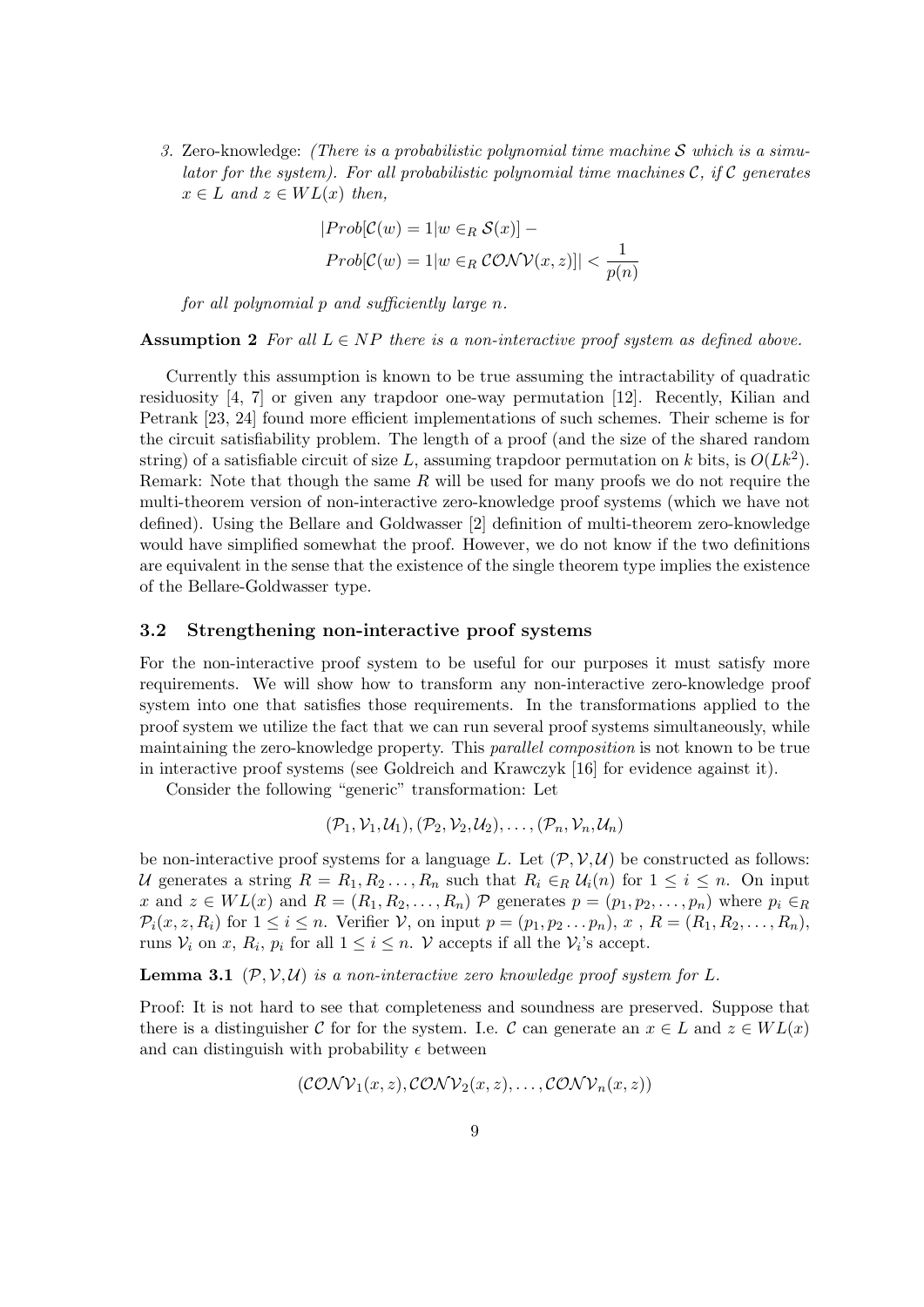and

$$
(\mathcal{S}_1(x), \mathcal{S}_2(x), \ldots \mathcal{S}_n(x))
$$

From this it follows that there is  $1 \leq i \leq n$  such that *C* can distinguish with probability at least  $\frac{\epsilon}{n}$ 

$$
(\mathcal{CONV}_1(x,z), \mathcal{CONV}_2(x,z)), \ldots \mathcal{CONV}_{i-1}(x,z), \mathcal{S}_i(x), \ldots \mathcal{S}_n(x)
$$

and

$$
(\mathcal{CONV}_1(x,z), \mathcal{CONV}_2(x,z)), \ldots \mathcal{CONV}_i(x,z), \mathcal{S}_{i+1}(x), \ldots \mathcal{S}_n(x)
$$

By definition of non-interactive proof system  $\mathcal{CONV}_i$  and  $\mathcal{S}_i$  are polynomial time sampleable. Thus, *C* can distinguish between  $S_i$  and  $\mathcal{CONV}_i$  with probability  $\frac{\epsilon}{n}$ .  $\Box$ .

#### **Strong soundness**

The first requirement is that the soundness condition will hold even if *x* is chosen after *R* is known. (This is required since *R* is given as part of the public-key, and *x*, which should be a consistent double encryption, is selected by the sender afterwards.) Strong soundness requirement is: with overwhelming probability over  $R \in_R \mathcal{U}(n)$ ,  $\forall y \notin L_n$ ,  $\forall p \in \{0,1\}^*$ ,  $p \in REJECT(R, y)$ . In order to satisfy this requirement, a quantifier swapping technique of Zachos [37] can be used: For words of length *n*, *R* would actually be a sequence of 2*n* strings  $R_1, R_2, \ldots R_{2n}$ , where each  $R_i \in_R \mathcal{U}(n)$ . To prove that  $x \in L_n$ , for all  $1 \leq i \leq 2n$  a proof  $p_i$  in  $ACCEPT(R_i, x, z)$  is given. To verify a proof, run *V* on each proof  $p_i$ . Accept if for all  $1 \leq i \leq 2n$  *V* accepted. By Lemma 3.1 the resulting scheme is still a non-interactive zero-knowledge proof system.

As for strong soundness, for any  $y \notin L_n$  and any  $1 \leq i \leq 2n$  the probability that there exists a proof  $p_i$  such that  $p_i \notin REJECT(R_i, y)$  is small. Thus the probability that there are proofs  $p_i \notin REJECT(R_i, y)$  for all  $1 \leq i \leq 2n$  is smaller than  $2^{-2n}$ . Thus, for  $R = R_1, R_2, \ldots, R_{2n}$  where  $R_i \in_R \mathcal{U}(n)$  the probability that there exists a  $y \notin L$  of length *n* such that for all  $1 \leq i \leq 2n$  there is a  $p_i \notin REJECT(R_i, y)$  is smaller than  $2^{-n}$ .

We can therefore assume that the soundness condition holds even if *x* is chosen after  $R = R_1, R_2, \ldots R_{2n}$  is known.

#### **Valid distributions**

A harder requirement to satisfy is what we call *validity*. By the strong soundness we know that if  $R \in_R U$ , then for all  $y \notin L$ ,  $REJECT(R, y)$  contains all p's with high probability. However,  $S_R(x)$ , the distribution of the part R that the simulator generates on *x* is not necessary *U*. Nevertheless, we would like it to be impossible to find a  $y \notin L$  and  $p$ such that  $p \notin REJECT(R, y)$ . One cannot argue that if false statements are proved using the output of the simulator, then we have a distinguisher between  $Q_R(x)$  and  $\mathcal{U}(|x|)$  (and thus a distinguisher between  $S(x)$  and  $\mathcal{CONV}(x, z)$ , since we might not recognize that a false statement is being proved.

**Definition 3.2** An invalid word for R in a proof system  $P$ ,  $V$ ,  $U$  is a pair  $(y, p)$  such that  $y \notin L$   $yet p \in ACCEPT(y, R)$ .

By definition, in a proof system with strong soundness with overwhelming probability there are no invalid words for  $R \in_R U$ .

What we would like to achieve is that if  $x \in L$  then it should be hard to find invalid words for  $R \in_R S_r(x)$ , and that for any *x* the invalid words of  $R \in_R S_R(x)$  can be identified.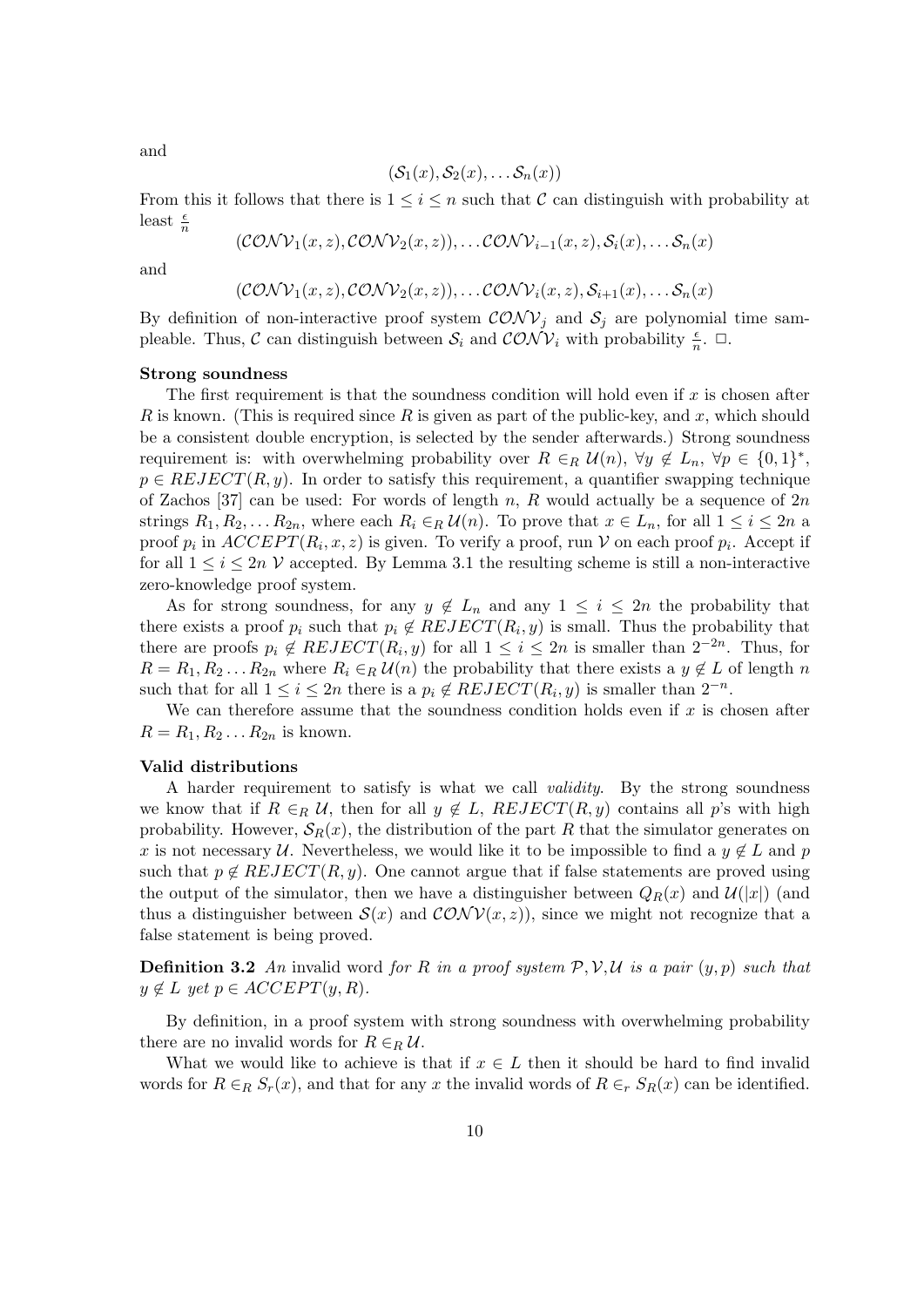**Definition 3.3** *Let L be a language for which a non-interactive zero-knowledge proof sys*tem  $(\mathcal{P},\mathcal{V},\mathcal{U})$  exists. A family of distributions  $\{Q_R(x)|x\in L\}$  such that  $Q_R(x)$  generates *strings R of the length required by the proof system for words of length |x| is* valid *if there is no probabilistic polynomial time machine*  $\mathcal{C}$  *that: first produces*  $x \in L$ *, then on input*  $R \in_R$  $Q_R(x)$  *can find with non-negligible probability a*  $y \notin L$  *and a proof*  $p \notin REJECT(R, y)$ . *The probability of the success of*  $C$  *is taken over*  $Q_R(x)$  *and the inner coin flips of*  $C$ *.* 

Let  $(\mathcal{P}, \mathcal{V}, \mathcal{U})$  be a proof system satisfying strong soundness. The distribution  $\mathcal{U}$  is valid.

We construct a system  $(P', V', U')$  such that the distribution  $S'_R$  is valid. In the new system, for security parameter *n*, *R* is a sequence  $R_1, R_2, \ldots, R_n$ . (Each  $R_i \in_R \mathcal{U}(|x|)$  is, as above, in itself a sequence, assuring strong soundness.) To prove that  $x \in L$ ,  $\mathcal{P}'$  picks a random subset  $J \subset \{1 \dots n\}$  of size  $\frac{n}{2}$ . For each  $i \in U$  a proof  $p_i \in_R ACCEPT(R_i, x, z)$  is generated. The proof  $p = (p_{i_1}, p_{i_2}, \ldots, p_{i_{\frac{n}{n}}})$  where  $i_j \in J$ . To verify a proof, for each  $i_j \in J$ run *V* on  $p_{i_j}$  with  $R_{i_j}$ . Accept if for all  $1 \leq j \leq \frac{n}{2}$  $\frac{n}{2}$   $\mathcal{V}$  accepted;  $ACCEPT'(R, x)$  is defined accordingly.

The simulator  $\mathcal{S}'$  for the new proof system works by letting  $\mathcal{S}$ , the simulator for the old system, run  $\frac{n}{2}$  times and in addition generating  $\frac{n}{2}$  strings by distribution  $\mathcal{U}(n)$ . The outputs of *S* and the outputs of  $U$  are randomly shuffled to generate the simulated  $R$ . The subset *J* and the proof *p* are chosen appropriately. By an argument similar to Lemma 3.1 the resulting system is still a non-interactive zero-knowledge proof system for *L*.

We will show that the distribution  $S'_R(x)$  obeys the requirements specified above.

**Claim 3.1** If there exists a probabilistic polynomial time machine  $M$  that given  $R =$  $R_1, R_2, \ldots, R_n$  *can find the*  $\frac{n}{2}$   $R_i$ 's that were generated by *S* with non-negligible probability, *then it can be used to distinguish between the output of the simulator S and true conversations.*

Proof: Suppose that *M* has some non-negligible probability *δ* of finding the outputs of S. Suppose that instead of  $\frac{n}{2}$  outputs of S randomly shuffled with  $\frac{n}{2}$  outputs of *U*, M is given two sets of  $\frac{n}{2}$  strings, the first set containing *i* outputs of  $\mathcal{S}_R(x)$  and  $\frac{n}{2} - i$  outputs of  $U$  and the second set contains only outputs of  $U$ . The two sets are randomly shuffled. Let  $q_i$  be the probability that  $M$  succeeds in finding the correct partition to the two sets. Clearly,  $q_0 = \frac{1}{\sqrt{n}}$  $\frac{1}{\binom{n}{n/2}}$  and by assumption  $q_{n/2} > \delta$ . Thus, there is some  $1 \leq i < \frac{n}{2}$  such that  $q_{i+1} - q_i > \frac{\delta}{n}$  $\frac{\delta}{n}$ .

Given a string *R* for which it should be decided whether it is the output of  $S_R$  or of *U* do the following: add it to a set composed of *i* outputs of  $S$  and  $\frac{n}{2} - i - 1$  outputs of  $U$  and randomly shuffle it with a set of  $\frac{n}{2}$  outputs of *U* and give it to  $\tilde{M}$ . If *M* guesses the right partition, then guess that *R* is not random. Otherwise flip a coin.  $\Box$ 

# **Claim 3.2** *The distribution*  $S'_R$  *is valid*

Proof: Suppose that there is a probabilistic polynomial-time machine *M* such that given the output of  $\mathcal{S}'$ ,  $R = R_1, R_2, \ldots R_n$ , then with non negligible probability  $\mathcal M$  can find an invalid word  $(y, p)$ . Given that M found such a y and p, then with overwhelming probability the set of indices *J* that is used in  $p$  is exactly those indices *i* for which  $R_i$  was an output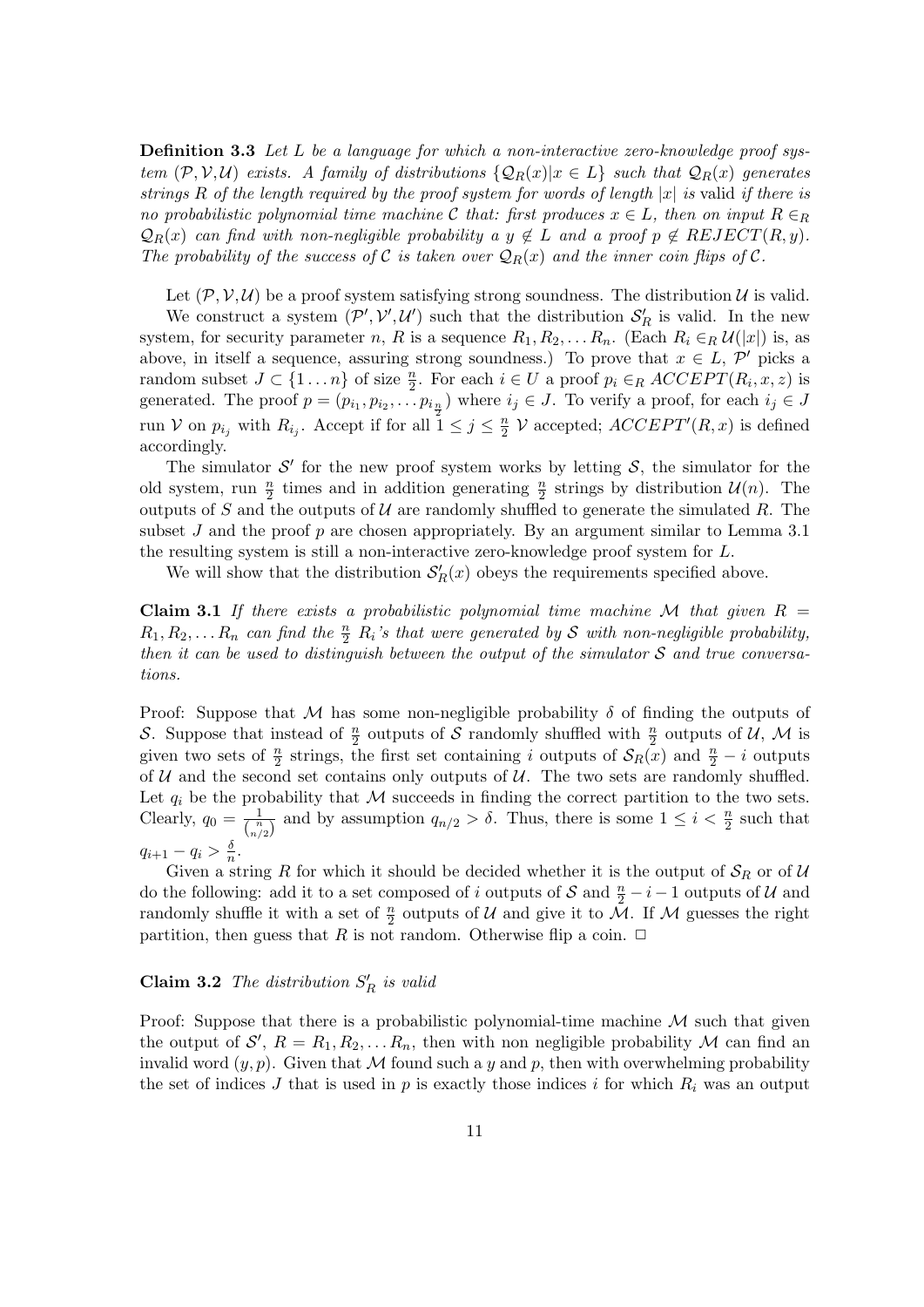of  $S$ , since for the random  $R_i$ 's generated by  $U$ , with overwhelming probability there are no  $p_i \notin REJECT(R_i, y)$  (by the strong soundness requirement). Thus *M* can be used to separate the outputs of *S* from the random ones and by the previous claim to distinguish between  $S(x)$  and  $\mathcal{CONV}(x, z)$ .  $\Box$ .

The following claim implies that in case  $x \notin L$  there is a method for recognizing the invalid words.

**Claim 3.3** *There is a procedure*  $M$  *that can be run by a machine having as input*  $S'$ 's *random tape such that for any probabilistic polynomial time machine C that first creates x, then gets*  $R \in_R S_R'(x)$  *and then produces a word*  $w = (y, p)$  *such that*  $p \in ACCEPT'(R, y)$ *the following properties hold:*

- $\bullet$  *if*  $\mathcal{C}$  *has a non-negligible probability to output*  $x \notin L$  *and then given*  $R \in R$   $S'_R(x)$   $\mathcal{C}$  *finds an invalid word w for R, then M recognizes an invalid w as such with overwhelming probability.*
- *if*  $C$  *outputs*  $x \in L$  *with non-negligible probability, then with overwhelming probability M* does not recognize falsely as invalid a word that  $C$  outputs given  $R \in_R S_R'(x)$  for  $x \in L$ *.*

Proof: The method to recognize a word  $(y, p)$  as invalid for  $R = R_1, R_2, \ldots R_n$  is to check if *p* uses exactly those indices that were generated by *S*. (This can be done efficiently by a machine *M* that has  $\mathcal{S}'$ 's random tape, since it can simulate  $\mathcal{S}'$  directly using  $\mathcal{S}$  as a black box and it has access to the choice of *J* on the random tape). Since  $(\mathcal{P}, \mathcal{V}, \mathcal{U})$  satisfies strong soundness, an invalid word for  $R = R_1, R_2, \ldots, R_n$  uses with overwhelming probability those  $R_i$ 's that were generated by  $S$ . Thus, the first property is satisfied. By the previous claim  $(\mathcal{S}'_R)$  is valid) it is clear that if  $x \in L$ , with overwhelming probability  $\mathcal C$  will not output a word that is recognized as invalid by this method.  $\Box$ 

Call the properties defined in the claim above *recognizability*. Thus we have:

**Theorem 3.2** *Any non-interactive zero-knowledge proof system for a language L can be converted to one with the following properties.*

- *Strong soundness: with overwhelming probability over*  $R \in_R \mathcal{U}(n)$ ,  $\forall y \notin L$ ,  $\forall p \in L$  ${0, 1}^*$ ,  $p \in REJECT(R, y)$ *.*
- *Validity: the family of distributions*  $\{S'_R(x)|x \in L\}$  *is valid.*
- *• Recognizability: there is an efficient method for recognizing invalid words.*

We call a proof system with those properties a *certifying system*.

#### **3.3 The scheme**

**Definition 3.4** *Let*  $(E, D, G)$  *be as in assumption 1. For public keys*  $e_1, e_2$  *a* consistent double encryption is  $w = E_{e_1}(b, r_1), E_{e_2}(b, r_2)$  for some  $b \in \{0, 1\}, r_1, r_2 \in \{0, 1\}^{p(n)}$ .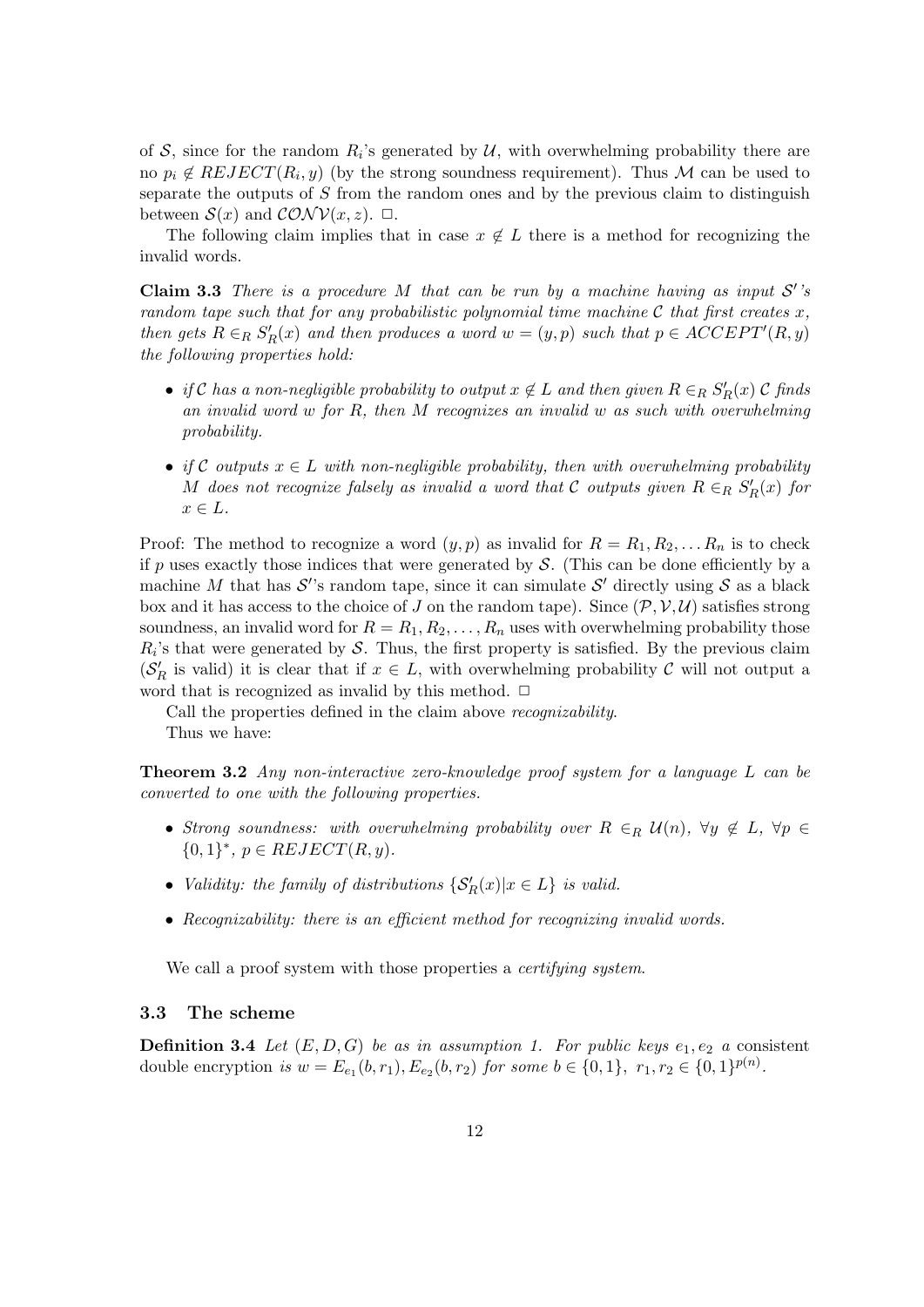The language of consistent double encryptions

 $L = \{e_1, e_2, w | w$  is a consistent double encryption

is in NP. For a given word  $w = E_{e_1}(b, r_1), E_{e_2}(b, r_2)$  the pair  $r_1$ ,  $r_2$  is a witness for its membership in *L*. By assumption 2 and Theorem 1 there is a certifying system  $(\mathcal{P}, \mathcal{V}, \mathcal{U})$ for *L*.

We are now ready to present the scheme

### **Key generation:**

Run  $G(n)$  twice to generate  $(e_1, d_1)$  and  $(e_2, d_2)$ . Generate  $R \in_R \mathcal{U}(n)$ . Public key is  $\langle e_1, e_2, R \rangle$ . Private key is  $\langle d_1, d_2 \rangle$ .

#### **Encryption:**

To encrypt a message  $m = b_1, b_2, \ldots, b_k$ , with public key  $\langle e_1, e_2, R \rangle$ : for each  $1 \leq i \leq k$ 

- 1. generate  $r_{i_1}, r_{i_2} \in_R \{0, 1\}^{p(n)}$
- 2. compute  $c_i = E_{e_1}(b, r_{i_1}), E_{e_2}(b, r_{i_2})$
- 3. run  $P$  on  $c_i$  with witness  $(r_{i_1}, r_{i_2})$  and string  $R$  to get  $p_i$ .

The encrypted message is  $(c_1, p_1), (c_2, p_2) \ldots (c_k, p_k)$ .

#### **Decryption:**

To decrypt a ciphertext  $(c_1, p_1), (c_2, p_2) \ldots (c_k, p_k)$ : for all  $1 \leq i \leq k$ 

- 1. verify that  $c_i$  is consistent by running the verifier  $V$  on  $c_i, p_i, R$ .
- 2. If V accepts, then retrieve  $b_i$  by computing either  $D_{d_1}(E_{e_1}(b_i,r_{i_1}))$  or  $D_{d_2}(E_{e_2}(b_i,r_{i_2}))$ . Otherwise the output is null.

From this description it is clear that the generator and the encryption and decryption mechanism can be operated in polynomial time. Also if the decryption mechanism is given a legitimate ciphertext and the right key it produces the message encrypted.

# **4 Proof of security**

We now show that the scheme described in the previous chapter is secure against chosen ciphertext attacks. We will show that if it can be broken, then either assumption 1 is false, specifically there is a way to distinguish between  $E_e(0,r)$  and  $E_e(1,r)$ , or assumption 2 is false, namely the system  $(\mathcal{P}, \mathcal{V}, \mathcal{U})$  is not zero-knowledge.

The proof utilizes the following properties of the scheme

- Decryption (of legitimate ciphertexts) requires knowledge of only one of  $d_1$  or  $d_2$ .
- Given a ciphertext, any user can verify that it is a legitimate ciphertext, i.e., a validated double encryption.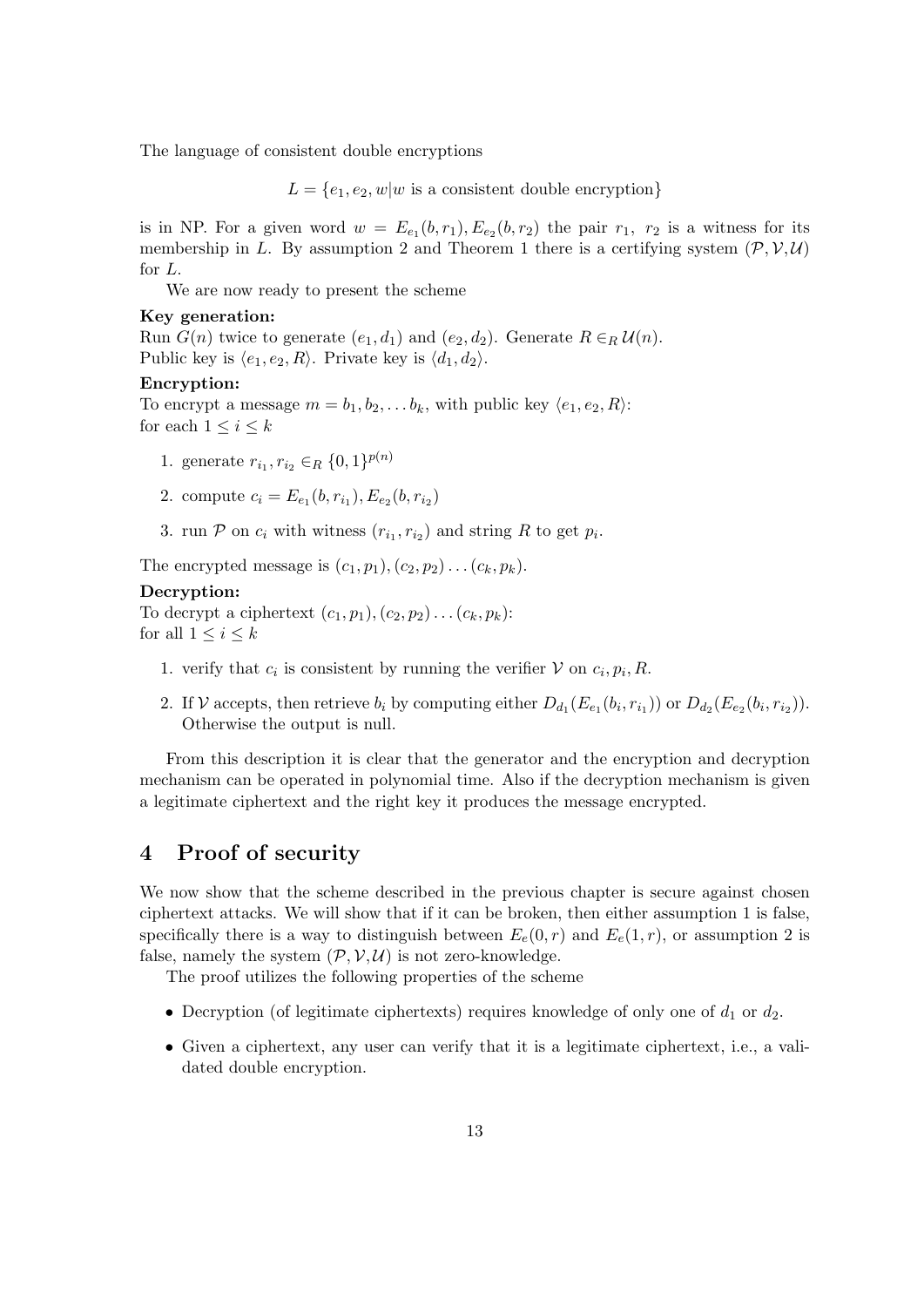The idea of the proof is to use the chosen ciphertext attack on the scheme to conduct a chosen plaintext attack on the probabilistic encryption scheme. Given an instance of the encryption scheme from assumption 1, i.e. a key  $\langle e_1 \rangle$  for which we wish to distinguish between  $E_{e_1}(0,r)$  and  $E_{e_1}(1,r)$ , using a plaintext attack, we generate another instance of the probabilistic encryption  $e_2$  and  $R \in_R \mathcal{U}(|x|)$  and create a public key (in our scheme)  $\langle e_1, e_2, R \rangle$ . We now simulate a chosen ciphertext attack on  $\langle e_1, e_2, R \rangle$ . We can simulate such an attack since we know  $d_2$  and from the properties listed above, this suffices. It is then shown how to use the broken public-key  $\langle e_1, e_2, R \rangle$  in order to break  $\langle e_1 \rangle$ .

In order to formalize this intuition we first prove in Lemma 4.2 that we can assume that our message space is *{*0*,* 1*}*. Then we present procedure B that performs the simulation described above. Lemma 4.2 shows that B is well defined using the validity and recognizability of the proof system (implied by Theorem 1). Lemma 4.3 and the protocol following it show how to use B in order to break  $\langle e_1 \rangle$  or  $\langle e_2 \rangle$ .

#### **Theorem 4.1** *The scheme described in section 3.3 is secure against CC-attack.*

Proof: If the scheme can be broken, then there are machines  $A$ ,  $F$  and  $T$  such that  $A$ conducts the participating chosen ciphertext attack,  $\mathcal F$  finds a pair of messages and  $\mathcal T$  can distinguish between the pair with probability  $\epsilon$  where  $\epsilon$  is at least  $\frac{1}{p(n)}$  for some polynomial *p* for infinitely many *n*'s.

We first show that we can restrict ourselves to the single bit message version. We present a standard reduction for any such *n* from a fixed  $k = poly(n)$  bit long message space to a 1-bit long messages.

**Lemma 4.2** If an attack on  $\langle e_1, e_2, R \rangle$  is successful, then  $\mathcal T$  can be used to distinguish *between encryptions of 0 and 1.*

Proof: For  $\langle e_1, e_2, R \rangle$  to have been broken means that F has found two sequences  $m =$  $b_1, b_2, \ldots b_k$  and  $m' = b'_1, b'_2, \ldots b'_k$  such that the distributions of the encryptions of *m* and  $m'$  can be distinguished by the machine  $\mathcal T$  with some non-negligible probability  $q$  (i.e.  $q$ is the difference in the probability that the distinguisher  $\mathcal T$  outputs a '1' when given an encryption of *m* and *m′* . Consider a walk on the *k*-cube that connects vertex *m* and *m′* ,  $m = m_1, m_2, \ldots, m_\ell = m'$ ,  $(l \leq k)$ . For each neighboring pair of vertices on the walk,  $m_i$  and  $m_{i+1}$ , let  $q_i$  be the difference of the probabilities that the distinguisher outputs '1' given an encryption of  $m_i$  and  $m_{i+1}$ .  $q = \sum_{i=1}^{\ell} q_i$ . This implies  $q \leq \sum_{i=1}^{\ell} |q_i|$ . Hence there must be some *i* such that  $|q_i| \geq \frac{q}{\ell}$ . Say that  $m_i$  and  $m_{i+1}$  differ in the *jth* bit.

To distinguish between encryptions of '0' and '1' the following can be done: Given an encryption of a bit, generate encryptions of the rest of the matching bits in the messages  $m_i$  and  $m_{i+1}$ ; compose them to create an encryption of word which is either  $m_i$  or  $m_{i+1}$ , depending if the given bit is a '0' or a '1'. Now the distinguisher's response is a guess for the given bit. The distinguishing difference is  $q_i$ .  $\Box$ 

Therefore w.l.o.g., the message space for the challenge is *{*0*,* 1*}* and we assume that a successful CC-attack is possible, thus  $\mathcal T$  can distinguish with some probability  $\epsilon \geq \frac{1}{n(n+1)}$ *p*(*n*) between encryptions of 0 and 1 for some polynomial  $p$  for infinitely many  $n$ 's. From now on we assume that *n* is in this infinite set.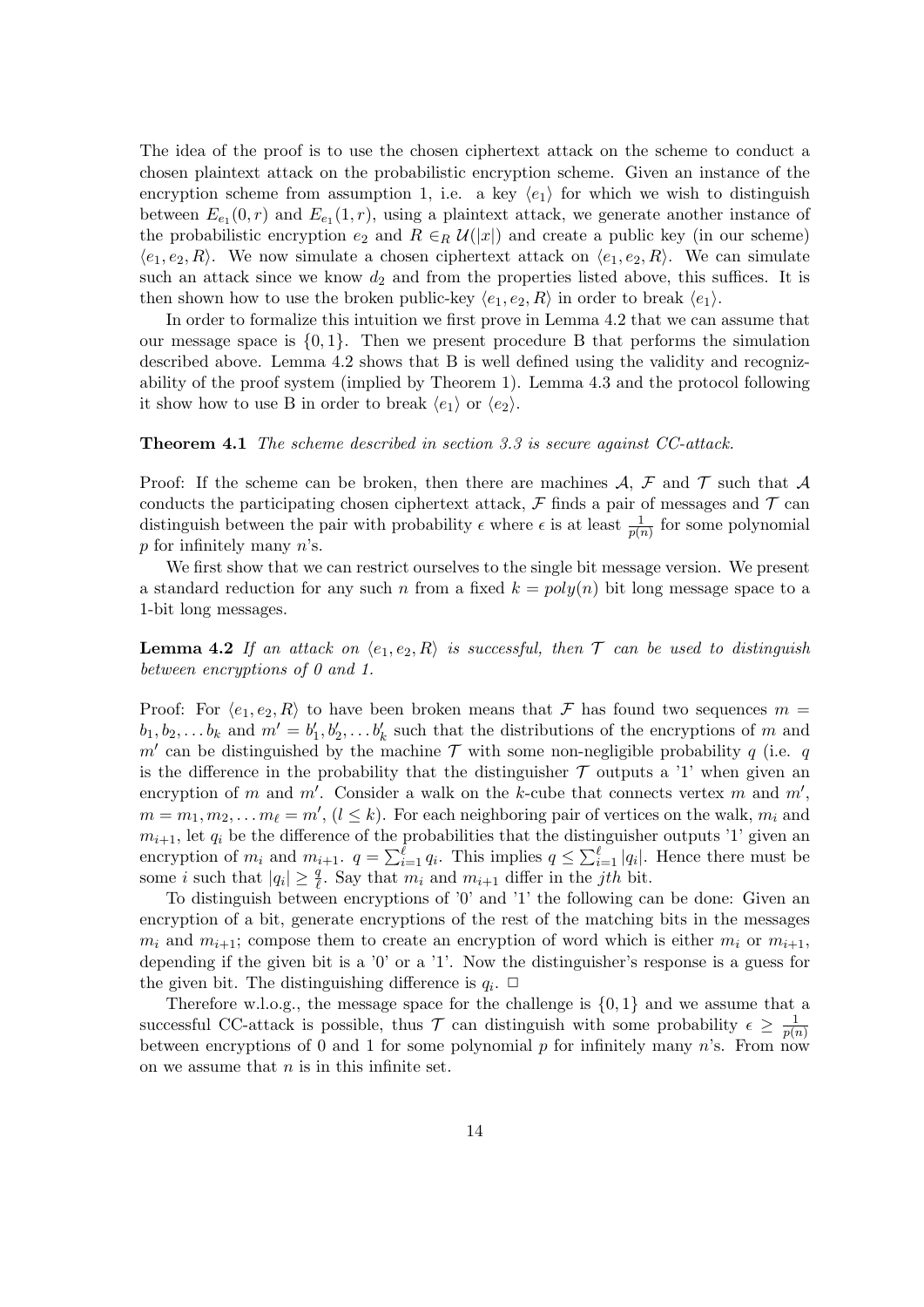Recall that a string  $c = E_{e_1}(b_1, r_1), E_{e_2}(b_2, r_2), p$  is an *invalid word* for  $R$  if  $b_1 \neq b_2$  and yet  $p \notin REJECT(R, c)$ . Recall that with overwhelming probability over  $R \in_R U$  there is no invalid word for *R*.

We now present procedure B, a *gedanken* (thought) experiment which is the keystone in breaking the scheme of assumption 1  $\langle E \rangle$  with a plaintext attack. Assume that  $e_1$  and  $e_2$  were generated by *G* and  $r_1$  and  $r_2$  are random.

#### **Procedure B:**

Input: security parameter *n*, encryption keys  $e_1$ ,  $e_2$ , ciphertexts  $E_{e_1}(b_1, r_1)$ ,  $E_{e_2}(b_2, r_2)$  and either decryption key  $d_1$  or  $d_2$ .

- 1. Using the simulator *S* generate a string *R* and a proof *p* that  $E_{e_1}(b_1, r_1)$  and  $E_{e_2}(b_2, r_2)$ are consistent.
- 2. Give the attacker *A* the key  $\langle e_1, e_2, R \rangle$  and simulate a CC-attack on it. When *A* asks for the decryption of a ciphertext, verify its consistency and then decrypt using whichever key is known,  $d_1$  or  $d_2$ .
- 3. Run  $\mathcal{T}$  in attempt to decrypt  $\langle E_{e_1}(b_1, r_1), E_{e_2}(b_2, r_2), p \rangle$ . Say that  $\mathcal{T}$ 's guess is *t ∈ {*0*,* 1*}*.

Before we proceed, we must verify that procedure B is well defined, i.e., that a decryption always exists for the words the attacker chooses (we haven't defined the decryption of an invalid word), and that the outcome of B does not depend on whether  $d_1$  or  $d_2$  are known.

**Lemma 4.3** *With overwhelming probability the attacker does not ask for the decryption of* an invalid word. The probability is over  $r_1$ ,  $r_2$  and the coin flips of  $G$ ,  $S$  and  $A$ .

Proof: If  $b_1 = b_2$  then the simulator has to provide a proof for a word which is in the language of consistent encryptions. We are assured by Theorem 1 that the distribution of strings  $R$  that the simulator generates is valid in this case and hence the attacker  $A$  has only negligible probability of finding an invalid word.

Suppose that if  $b_1 \neq b_2$  then *A* has a non-negligible probability of finding an invalid word. Recall from Claim 3.3 the following procedure *M* for recognizing invalid words: *S* generated  $R = R_1, R_2, \ldots, R_n$ , half of which were generated by *U*. Given a proof *p*, check whether the subset  $J \subset \{1, ..., n\}$  of indices used in the proof *p* includes exactly the  $R_i$ 's that were not generated by  $U$ . The recognizability property is that with overwhelming probability (over the choices of *R*) all invalid words are recognized by *M* and that, if  $S$  is given a consistent encryption then no probabilistic polynomial time machine can find with non-negligible probability a word that will be recognized as invalid by *M*.

We will use this procedure for a plaintext attack on *E*. Assume that when  $b_1 = 1$  and  $b_2 = 0$  the attacker *A* has a non-negligible probability *δ* of finding invalid words; (this is w.l.o.g., since under the assumption one of the two inconsistent cases must have such nonnegligible probability on infinitely many *n*'s). given  $E_{e_1}(b_1, r_1)$  we want to guess  $b_1$  with probability better than  $\frac{1}{2}$ .

- 1. Using  $G$  generate  $e_2$  and  $d_2$ .
- 2. Generate random  $r_2$  and compute  $E_{e_2}(0, r_2)$ .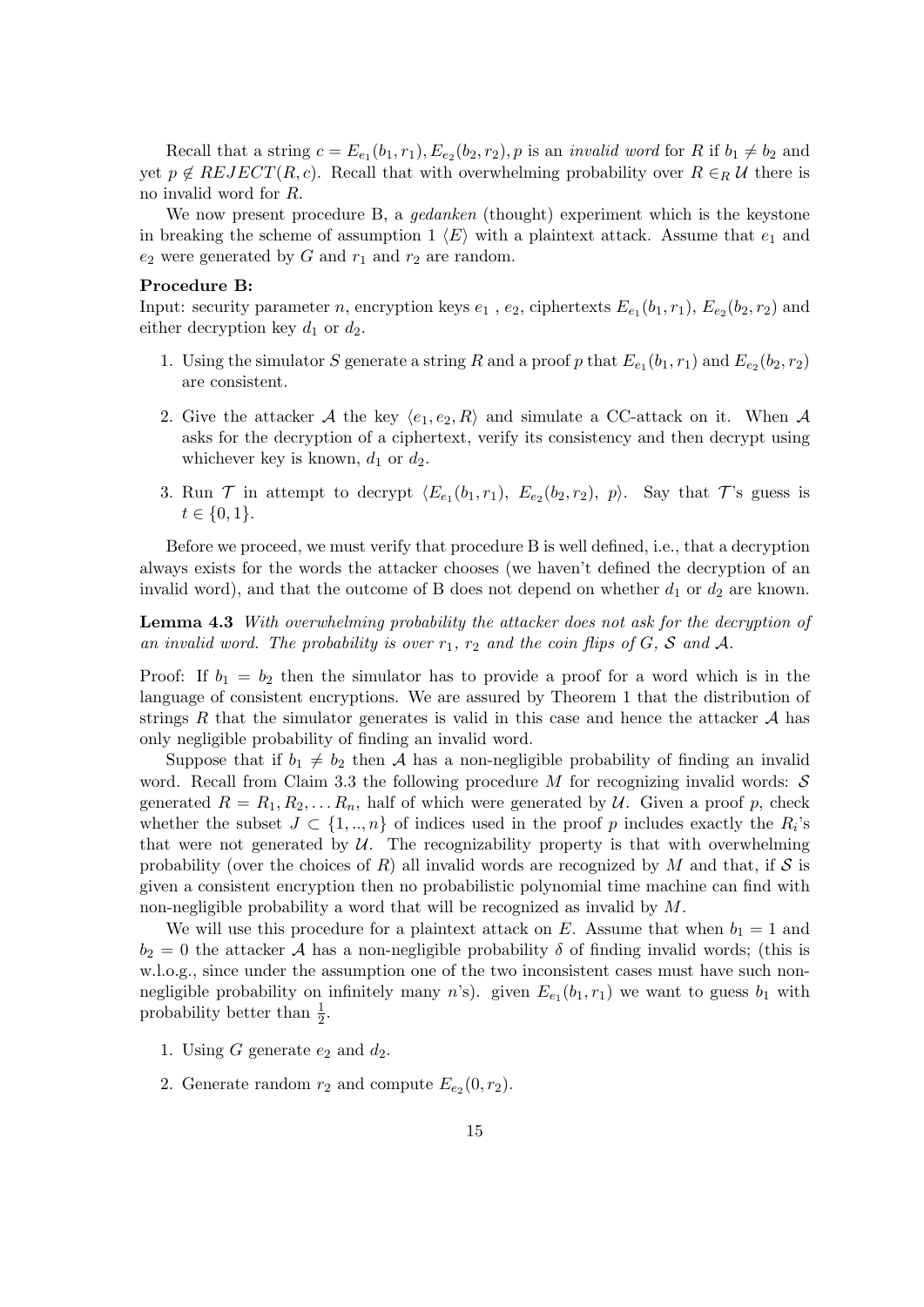- 3. Run B on input  $e_1, e_2, E_{e_1}(b_1, r_1), E_{e_2}(0, r_2), d_2;$ Stop if an invalid word is recognized (by the method described above).
- 4. If an invalid word was recognized, guess that  $b_1 = 1$ . Otherwise flip a coin.

If  $b_1 = 1$  there is non-negligible probability  $\delta$  that an invalid word is found by *A*. With overwhelming probability the invalid word is recognized at step 3, and the probability that both events happen is at least  $\frac{3}{4} \cdot \delta$ . If  $b_1 = 0$ , then the probability of finding an invalid word or of erroneously identifying one as such is negligible and smaller than  $\frac{\delta}{4}$ . Thus the probability of distinguishing between encryptions of '0' and '1' is at least  $\frac{\delta}{2}$  which is nonnegligible. *✷*

The significance of Lemma 4.2 is that we can now define  $P_{00}$ ,  $P_{01}$  and  $P_{11}$  as the probabilities that the output of  $\mathcal T$  in step 3 of B is  $t = 1$ , given that  $b_1 = b_2 = 0$ ,  $0 = b_1 \neq b_2 = 1$ , and  $b_1 = b_2 = 1$  respectively. The probabilities are taken over the distributions of *G*, of  $\langle E_{e_1}(b_1, \cdot \rangle)$  and  $\langle E_{e_2}(b_2, \cdot \rangle)$  and the coin flips of the machines *S*, *A* and  $\mathcal T$ . It is easy to see that these probabilities are independent of whether we are running B knowing  $d_1$  or  $d_2$  (up to a negligible factor).

#### **Lemma 4.4**  $|P_{00} - P_{11}| > \frac{\epsilon}{2}$ 2

Proof: Let  $P'_{00}$  and  $P'_{11}$  be the probability that the output *t* is 1 in case R used in step 1 and p used in step 3 are generated by the certifying system and not by the simulator, i.e.  $R \in_R \mathcal{U}(n)$  and  $p \in_R \mathcal{P}((E_{e_1}(b,r_1),E_{e_2}(b,r_2)),(r_1,r_2),R)$ . By assumption of the success of the CC- attack  $|P'_{00} - P'_{11}| > \epsilon$ . If  $|P_{00} - P'_{00}|$  or  $|P_{11} - P'_{11}|$  are not negligible, then we have a distinguisher between the simulator and the proof-system's output: given

$$
(E_{e_1}(b, r_1), E_{e_2}(b, r_2)), (e_1, e_2), (d_1, d_2), R, p
$$

for which we wish do check if  $(R, p)$  are the output of *S* or not, we run B with *R* in step 1 and *p* in step 3. The probability that  $t = 1$  is  $P_{bb}$  in case  $(R, p) \in_R \mathcal{S}$  and  $P'_{bb}$  otherwise.

Thus (by the assumption that CC- attack is successful and the zero-knowledge property) we can conclude that  $|P_{00} - P_{11}| > \frac{\epsilon}{2}$  $\frac{\epsilon}{2}$ .  $\Box$ 

**Corollary 4.1**  $\text{either } |P_{00} - P_{01}| > \frac{\epsilon}{4}$  $\frac{\epsilon}{4}$  *or*  $|P_{01} - P_{11}| > \frac{\epsilon}{4}$  $\frac{\epsilon}{4}$ .

Assume w.l.o.g. that  $|P_{01} - P_{11}| > \frac{\epsilon}{4}$  $\frac{\epsilon}{4}$  for infinitely many *n*'s (which is the set of *n*'s under attack). Consider the following procedure for a chosen plaintext attack on  $\langle e_1 \rangle$ : Input  $\langle e_1 \rangle$ ,  $E_{e_1}(b, r_1)$ 

- 1. Using *G* generate  $e_2, d_2$ .
- 2. generate random  $r_2$  and compute  $E_{e_2}(1, r_2)$ .
- 3. run procedure B on input  $e_1, e_2, E_{e_1}(b, r_1), E_{e_2}(1, r_2), d_2$ .
- 4. output  $t$ , ( $\mathcal{T}$ 's guess from step 3 of B).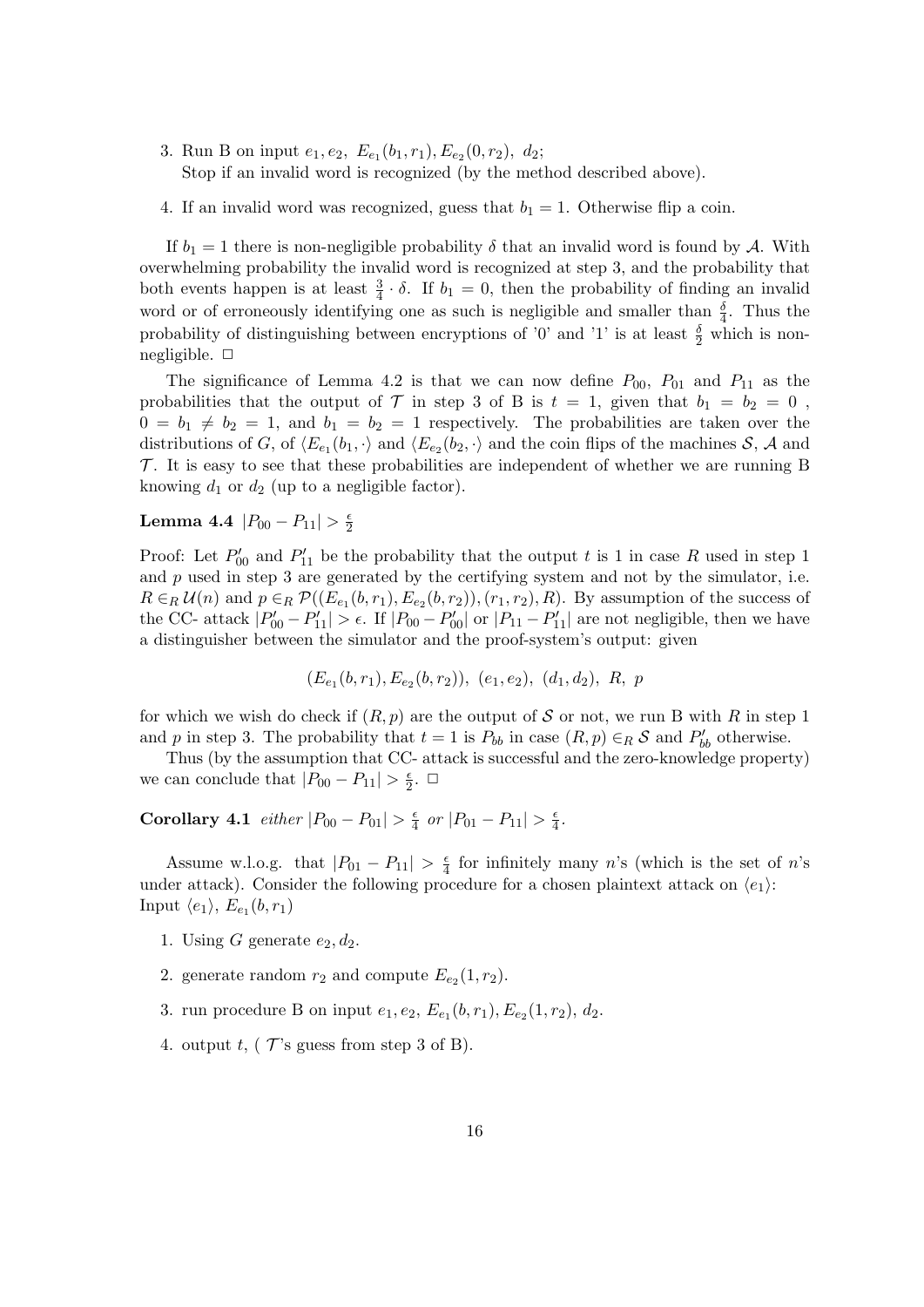We know that  $Pr[t = 1|b = 0] = P_{01}$  and that  $Pr[t = 1|b = 1] = P_{11}$ . From the above we can conclude that

$$
|Pr[t = 1|b = 0] - Pr[t = 1|b = 1]| > \frac{\epsilon}{4}
$$

and thus we have a distinguisher for  $E_{e_1}$ . In other words  $\langle e_1 \rangle$  has been broken by a plaintext attack only, contradicting our assumption. This concludes the proof of the theorem  $\Box$ 

Using the results of [12, 5] we have:

**Corollary 4.5** *If trapdoor one-way permutations exists, then there exist CCS-PKC.*

# **5 Conclusions and extensions**

We have shown how to construct a public key system secure against chosen ciphertext attacks from probabilistic encryption schemes and non-interactive zero-knowledge proof systems. This motivates searching for more general assumptions (than quadratic residuosity) under which non-interactive zero-knowledge proof system are possible. In particular, our work suggests looking for non-interactive proofs of consistency that are not necessarily good for all languages in NP.

Recently, Dolev, Dwork and Naor have introduced a new primitive called non-malleable bit commitment. In the public-key setting, this primitive yields a scheme where an eavesdropper cannot create a ciphertext whose corresponding plaintext is a function of the messages that were sent in the system (except for exact copying). This in conjunction with our CCS-PKC implies a cryptosystem that is secure against an even stronger attack than CC, suggested by Rackoff and Simon [31]: the attacker gets to use the decryption mechanism even after seeing the ciphertext he is interested in cracking. The only restriction is that he won't use the decryption mechanism on exactly the same ciphertext he wants to crack.

# **Acknowledgments**

We thank Manuel Blum, Uri Feige, Oded Goldreich, Stuart Haber, Russell Impagliazzo, Charlie Rackoff and Adi Shamir for valuable discussions. We thank Oded Goldreich for many remarks leading to improvements of this paper.

# **References**

- [1] W. Alexi, B. Chor, O. Goldreich and C. Schnorr, *RSA/Rabin Bits are* 1*/*2 + 1*/poly Secure*, Siam Journal on Computing, 17(2) (1988), pp.194-209.
- [2] M. Bellare and S. Goldwasser, *New Paradigms for Digital Signatures and Message Authentication based on Non-interactive Zero-knowledge Proofs*, Crypto 89.
- [3] M. Bellare and S. Micali, *How to Sign Given Any Trapdoor Function*, Proc. 20th Annual Symposium on the Theory of Computing, Chicago, 1988, pp.32-42.
- [4] Blum M., P. Feldman and S. Micali, *Non-Interactive Zero-Knowledge Proof Systems*, Proc. 20th Annual Symposium on the Theory of Computing, Chicago, 1988, pp 103-112.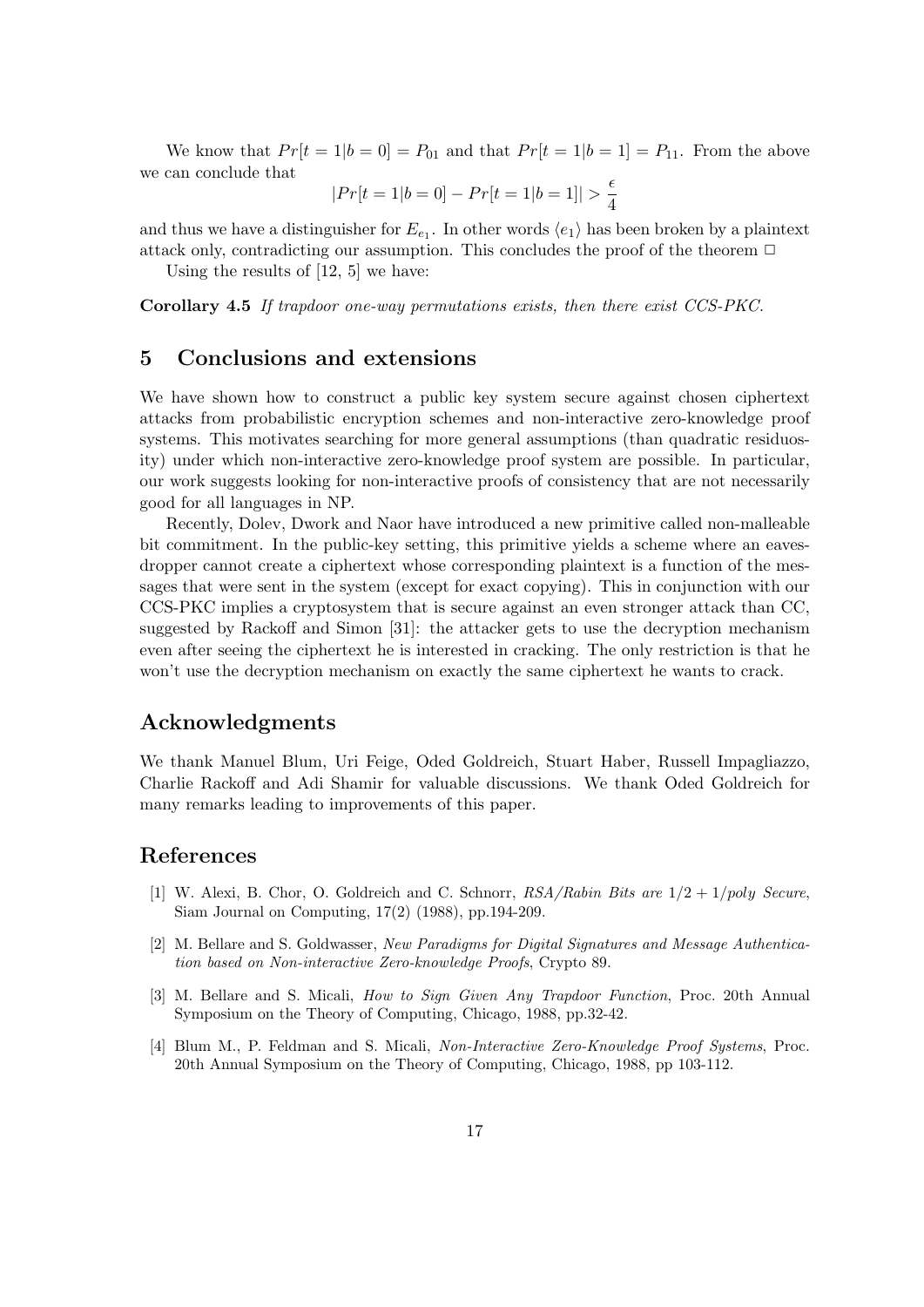- [5] M. Blum, A. De Santis, S. Micali and , G. Persiano, *Non-Interactive Zero-Knowledge*, Manuscript.
- [6] M. Blum and S. Goldwasser, *An Efficient Probabilistic Public-key Encryption that Hides All Partial Information*, Proc. of Crypto 84, pp. 289-299.
- [7] A. De Santis, S. Micali and G. Persiano, *Non-Interactive Zero-Knowledge Proof Systems* Proc. of Crypto 87.
- [8] W. Diffie and M. Hellman, *New Directions in Cryptography* , IEEE Trans. on Information Theory 22(6), 1976, pp. 644-654.
- [9] D. Dolve, C. Dwork and M. Naor, *Non-malleable cryptography*,
- [10] U. Feige and A. Shamir, *Witness Hiding and Witness Indistinguishability*, STOC 1990.
- [11] U. Feige, A. Fiat and A. Shamir, *Zero Knowledge Proofs of Identity*, J. of Cryptology 1 (2), pp 77-94.
- [12] U. Feige, D. Lapidot and A. Shamir, *Multiple Non-Interactive Zero-Knowledge Proofs Based on a Single Random String*, Proceedings of 31st Symposium on Foundations of Computer Science, 1990, pp. 308-317.
- [13] Z. Galil, S. Haber and M. Yung, *Interactive Public-key Cryptosystems*, Submitted to J. of Cryptology, (preliminary version in Crypto 85).
- [14] O. Goldreich, *A Uniform Complexity Encryption and Zero-knowledge*, Technion CS-TR 570, June 1989.
- [15] O. Goldreich S. Goldwasser and S. Micali, *How to Construct Random Functions* , J. of the ACM 33 (1986), pp. 792-807.
- [16] O. Goldreich and H. Krawczyk, *On the Composition of Zero-knowledge Proof Systems*, Technion CS-TR 568, June 1989. (To appear ICALP 90).
- [17] O. Goldreich and L. Levin, *A Hard Predicate for All One-way Functions* , Proc. 21st Annual Symposium on the Theory of Computing, Seattle, 1989, pp. 25-32.
- [18] S. Goldreich, S. Micali and A. Wigderson, *Proofs that Yield Nothing But their Validity, and a Methodology of Cryptographic Protocol Design*, Proceedings of the 27th Symposium on the Foundation of Computer Science, 1986, pp. 174-187.
- [19] S. Goldwasser and S. Micali, *Probabilistic Encryption*, J. Com. Sys. Sci. 28 (1984), pp 270-299.
- [20] S. Goldwasser, S. Micali and C. Rackoff, *The Knowledge Complexity of Interactive Proof-Systems*, Siam J. on Computing, 18(1) (1989), pp 186-208.
- [21] S. Goldwasser, S. Micali and R. Rivest, *A Secure Digital Signature Scheme* , Siam Journal on Computing, Vol. 17, 2 (1988), pp. 281-308.
- [22] S. Goldwasser, S. Micali and P. Tong, *Why and How to Establish a Private Code on a Public Network*, Proceedings of the 23rd Symposium on the Foundation of Computer Science, 1982, pp. 134-144.
- [23] J. Kilian, *On the complexity of bounded-interaction and non-interactive zero-knowledge proofs*, Proceedings of the 35th IEEE Symposium on the Foundation of Computer Science, 1994.